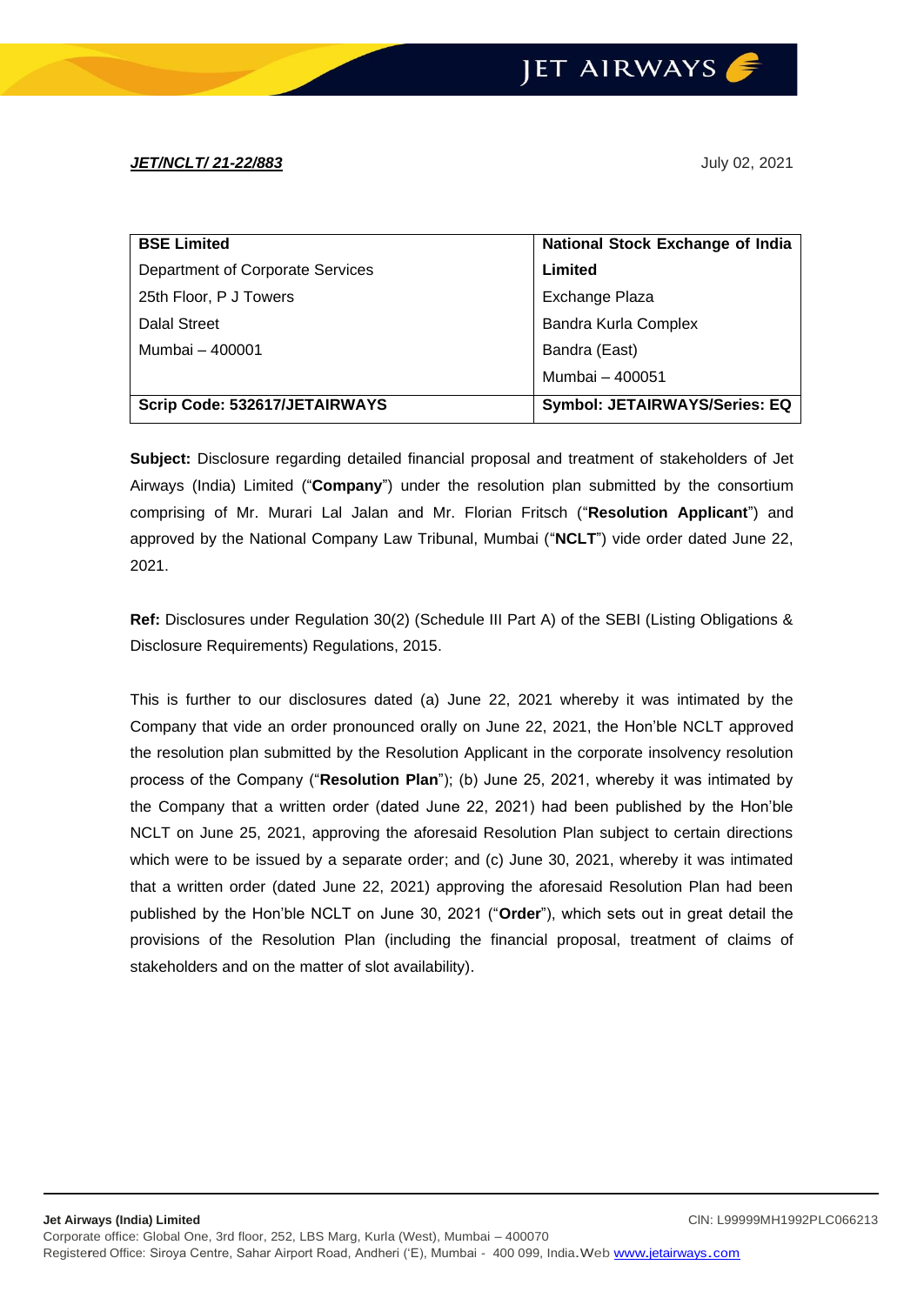The salient features of the Resolution Plan and the financial proposal set out therein, including for creditors and shareholders (as extracted from the Order) is set out in the **Annexure** hereto, for the benefit of all stakeholders.

**For Jet Airways Limited Ashish Chhawchharia Authorised Representative of the Monitoring Committee constituted under the Resolution Plan**

#### *Correspondence Address:*

**Jet Airways (India) Limited,** Global One, 3rd floor, 252, LBS Marg, Kurla (West), Mumbai – 400070 E: [RP.Jetairways@in.gt.com](mailto:RP.Jetairways@in.gt.com)

#### *Registered with IBBI:*

Grant Thornton 10C Hungerford Street, Kolkata – 700017 E: [ashish.chhawchharia@in.gt.com](mailto:ashish.chhawchharia@in.gt.com)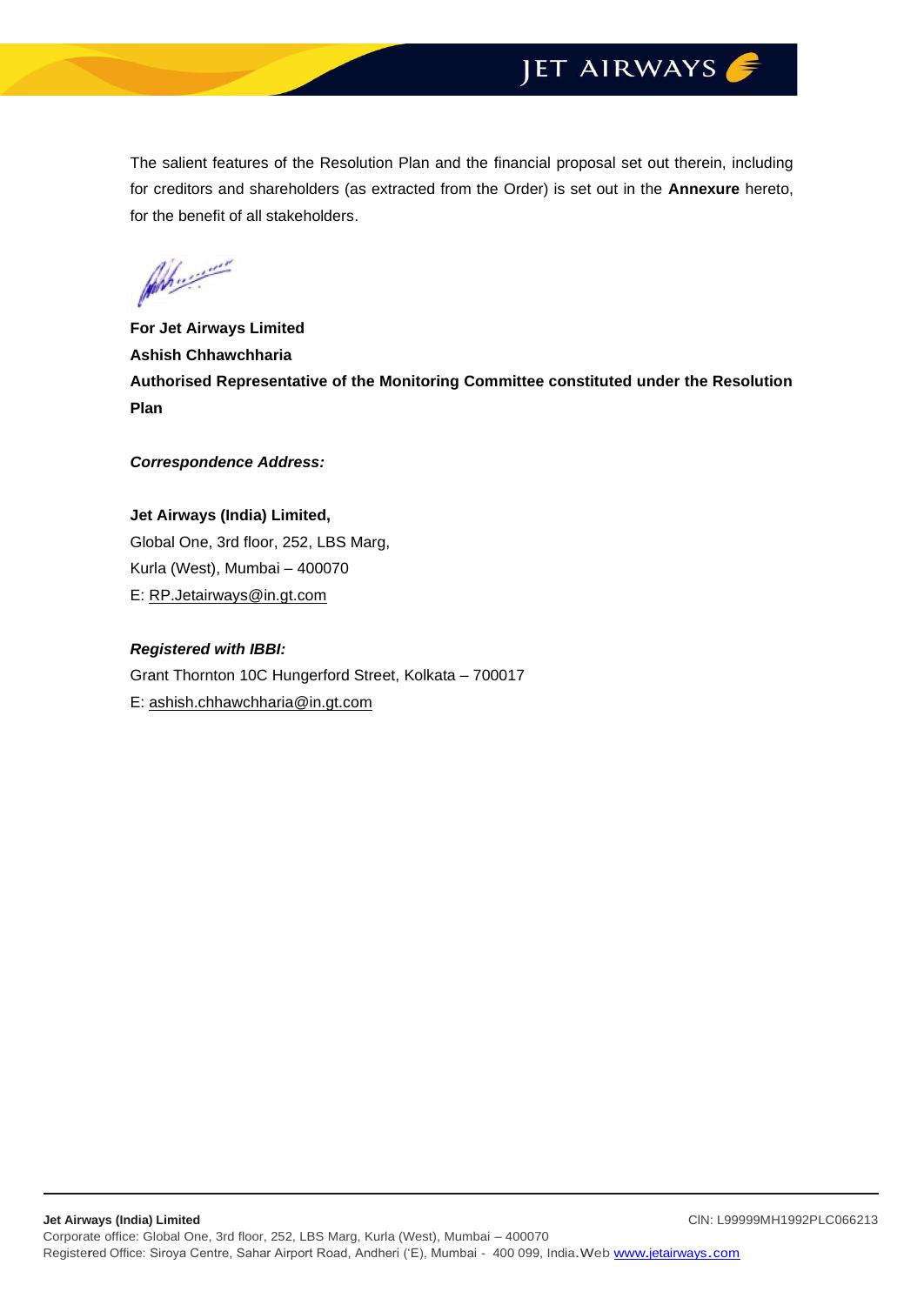#### **ANNEXURE 1**

### *I. The salient aspects from the Order relating to the profile of the Successful Resolution Applicant are set our below:*

#### *"4. The profile of the Successful Resolution Applicant:*

*a. The Jalan Fritsch Consortium is a consortium of (a) Mr. Murari Lal Jalan, a Non-Resident Indian based in United Arab Emirates (UAE) and (b) Mr. Florian Fritsch. Mr. Murari Lal Jalan is the Lead Partner and will hold shares in the Corporate Debtor in his personal capacity and Mr. Florian Fritsch will hold shares through his investment holding company – NineW Aviation Ltd, UAE, which is 100% owned and controlled by Kalrock Capital Partners Ltd, Cayman (KCPL).* 

*b. Business interests of Mr. Jalan are spread over in the UAE, Federative Republic of Brazil, Republic of India, Republic of Uzbekistan and the Philippines. He had a net worth of over US\$ 138 million (approx. ₹. 979 crores) as on 31st December 2019.*

*c. Mr. Fritsch, the principal shareholder of Kalrock Group, is an experienced professional in restructuring businesses. He had a net worth of over US\$ 250 million (approx. ₹. 1770 crores) as on 31st December 2019.*

*d. The SRA confirms that it and its connected persons are not disqualified under Section 29A of the Code. Mr. Jalan and Mr. Fritsch have furnished to the Applicant Affidavits in terms of Section 29A of the Code along with a list of their connected persons as part of this Resolution Plan."*

#### *II. The Order sets out the following as the salient features of the Resolution Plan:*

*"5. The salient features of the Resolution Plan are as under:*

| <b>Heads</b>      | <b>Particulars</b>                                         | <b>Amount</b>     | <b>Payment terms</b>      |                                           |
|-------------------|------------------------------------------------------------|-------------------|---------------------------|-------------------------------------------|
|                   |                                                            | $(in \; \bar{z})$ |                           | Within 180 days   After 180 days          |
|                   |                                                            |                   | effective<br>from         | effective<br>from                         |
|                   |                                                            |                   | date                      | date                                      |
| <b>CIRP Costs</b> | <b>CIRP COST</b>                                           | 25 Cr             | 100%                      |                                           |
| Assenting FCs*    | ₹. 195 Cr + up to<br>$\bullet$<br>₹.185<br>Cr<br>$\ddot{}$ | 380 Cr            | 185 Cr                    | 195 Cr in Yr. 2                           |
|                   | Guaranteed NPV<br>₹.₹.3.91 Cr<br>οf                        |                   | (Inc. $10$ Cr for<br>BKC) | <b>Guaranteed NPV</b><br>of 391 Cr (using |

#### *A. FINANCIAL PROPOSAL SUMMARY*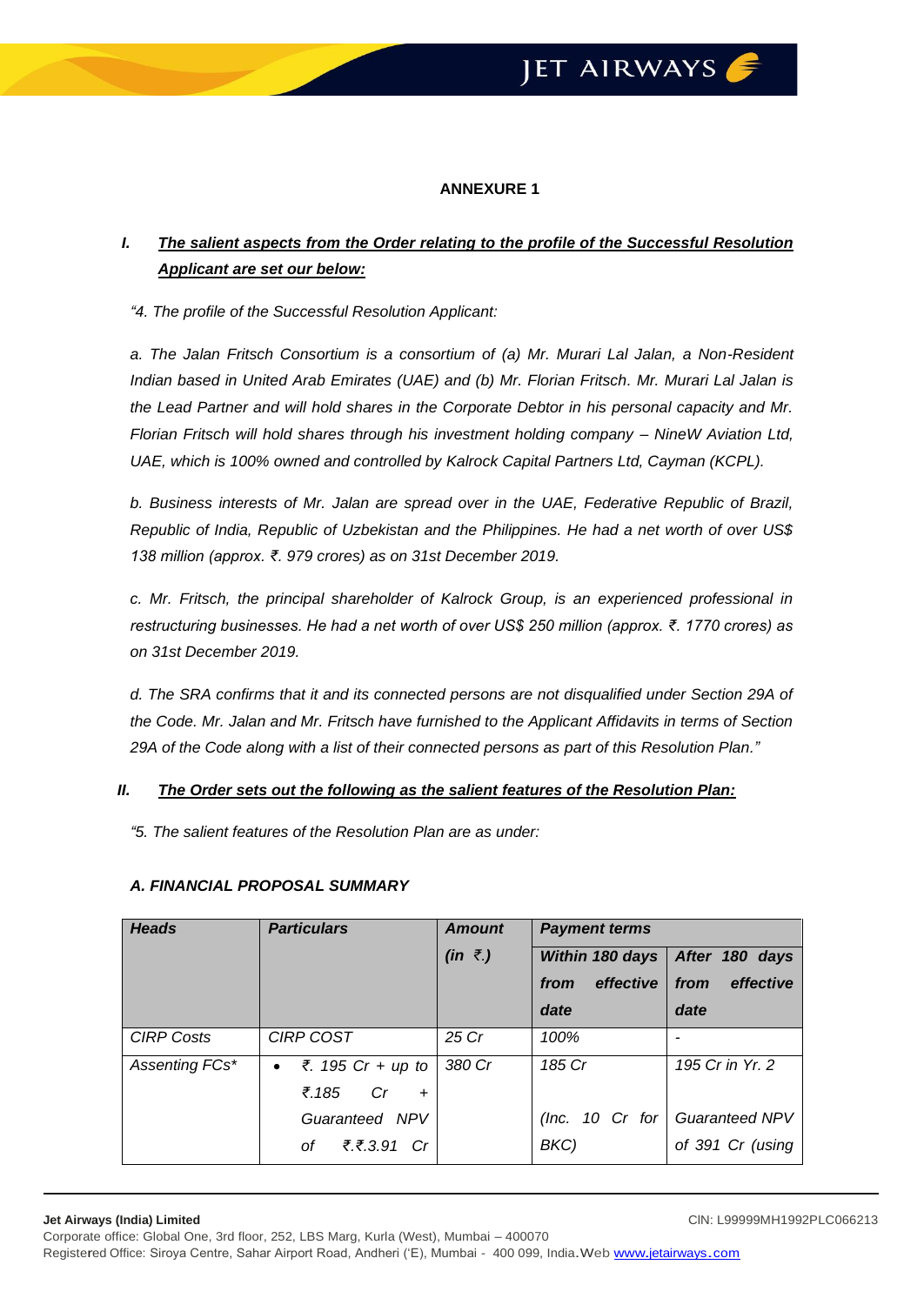|           | (using<br>the                 |       |                     | the discount rate        |
|-----------|-------------------------------|-------|---------------------|--------------------------|
|           | discount<br>rate              |       | 9.5% equity in      | specified in the         |
|           | specified in the              |       | Jet 2.0             | Evaluation               |
|           | <b>Evaluation Matrix)</b>     |       |                     | Matrix) in Yr. 3,        |
|           | ₹.40 Cr of Positive           |       | 7.5% equity in      | 4, 5                     |
|           | Cash Balance                  |       | <b>JPPL</b>         |                          |
|           | 9.5% equity in Jet            |       |                     | Upside on BKC            |
|           | 2.0 ( $5th$ Yr Value $\sim$   |       | Additional          | Savings<br>on            |
|           | $\sim$ ₹. 3,485 Cr.)          |       | Upside<br>on        | Airport                  |
|           | 7.5% equity<br>in             |       | Aircrafts Sales +   |                          |
|           | <b>JPPL</b>                   |       | ATR<br>Sales<br>$+$ |                          |
|           | Upside<br>on                  |       | Spares              |                          |
|           | Aircrafts + ATR               |       |                     |                          |
|           | Inventory<br>$\ddot{}$        |       | Savings on CIRP     |                          |
|           | Spares + BKC                  |       | Costs               |                          |
|           | Property (if given)           |       |                     |                          |
|           | Savings on CIRP               |       | Positive Cash       |                          |
|           | Costs                         |       | <b>Balance</b>      |                          |
|           | Savings on airport            |       |                     |                          |
|           | parking<br>and                |       |                     |                          |
|           | charges                       |       |                     |                          |
|           | Savings<br>on                 |       |                     |                          |
|           | <b>Contingency Fund</b>       |       |                     |                          |
|           | All payments are              |       |                     |                          |
|           | secured against               |       |                     |                          |
|           | tangible security             |       |                     |                          |
|           | Dissenting<br>FCs             |       |                     |                          |
|           | will be paid in               |       |                     |                          |
|           | priority as per IBC           |       |                     |                          |
| Workmen & | ₹.52 Crores                   | 52 Cr | 100%                |                          |
| Employees |                               |       |                     |                          |
| $OCs**$   | ₹.15,000 to each<br>$\bullet$ | 10 Cr | 100%                | $\overline{\phantom{a}}$ |
|           | of the Operational            |       |                     |                          |
|           | Creditors,                    |       |                     |                          |
|           | irrespective<br>of            |       |                     |                          |
|           | their<br>claim                |       |                     |                          |
|           | amount.                       |       |                     |                          |
|           |                               |       |                     |                          |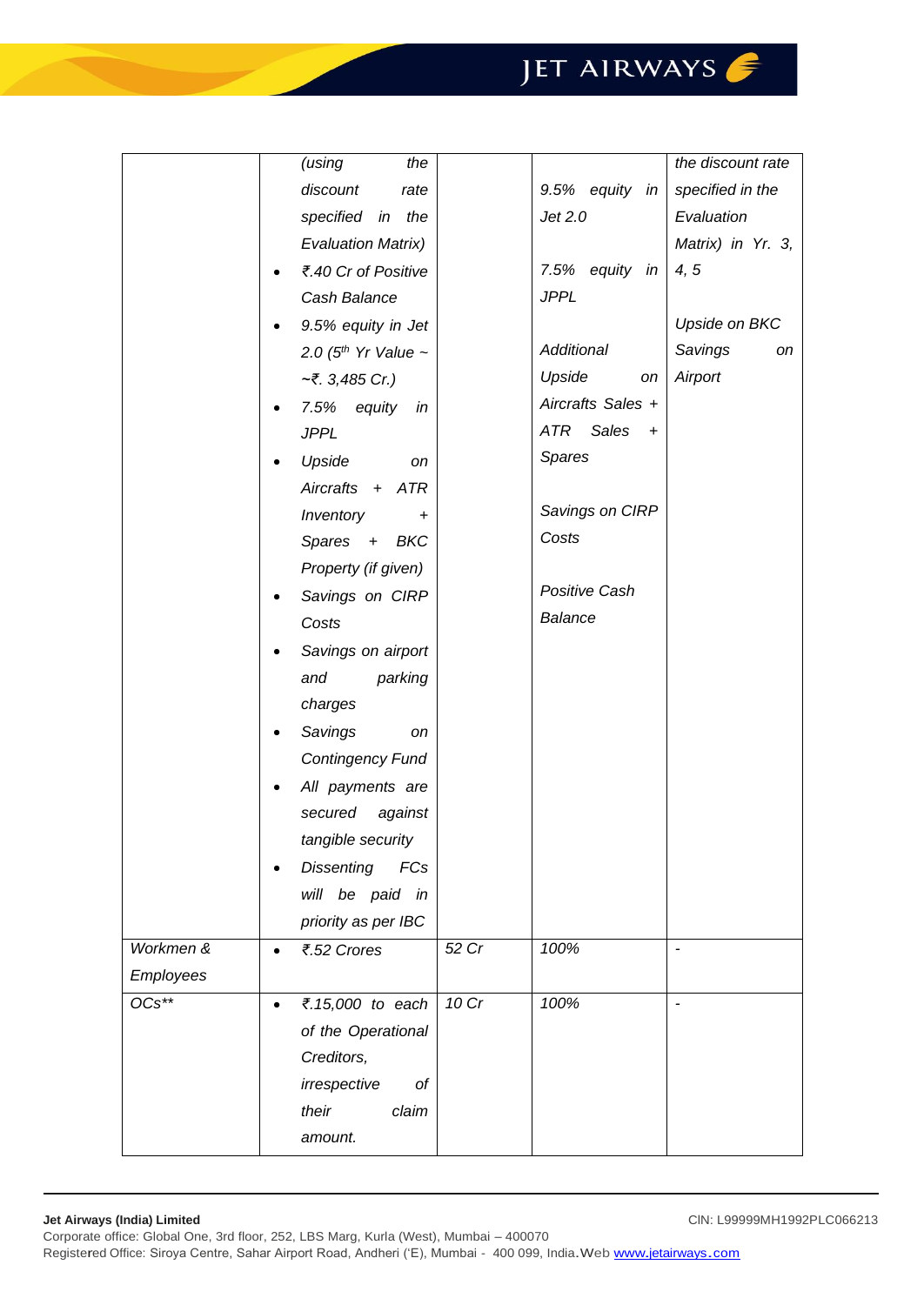| OC<br>(Dutch        |                                  | 10,000             | 100%                     |                |
|---------------------|----------------------------------|--------------------|--------------------------|----------------|
| Admin)              |                                  |                    |                          |                |
| Creditors<br>Other  |                                  | 10,000             | 100%                     | $\overline{a}$ |
| (other than FCs     |                                  |                    |                          |                |
| and OCs)            |                                  |                    |                          |                |
| <b>Shareholders</b> |                                  | 10,000             | 100%                     | $\overline{a}$ |
| (promoters,         |                                  |                    |                          |                |
| Etihad and PNB)     |                                  |                    |                          |                |
| Contingency         |                                  | 8 Cr               | 100%                     |                |
| Fund                |                                  |                    | Established              |                |
| <b>JPPL</b>         | Offer<br>from<br><b>RA</b><br>to | $25 \overline{Cr}$ | $\overline{\phantom{a}}$ | 100%           |
|                     | acquire                          |                    |                          |                |
|                     | shareholding<br>50.01%           |                    |                          |                |
|                     | in JPPL from Etihad.             |                    |                          |                |
|                     |                                  |                    |                          |                |
|                     | The said sum of INR              |                    |                          |                |
|                     | Crores<br>will<br>be<br>25       |                    |                          |                |
|                     | infused by the RA in             |                    |                          |                |
|                     | addition to the above-           |                    |                          |                |
|                     | mentioned amounts.               |                    |                          |                |
| <b>TOTAL</b>        |                                  | 475 Cr             |                          |                |
|                     |                                  | $\ddot{}$          |                          |                |
|                     |                                  | 25 Cr              |                          |                |
|                     |                                  |                    |                          |                |

*\*FCs = Financial Creditors*

*\*\*OCs= Operational Creditors*

#### *B. SUMMARY OF INFUSION OF FUNDS AND UTILIZATION:*

*The infusion of funds for Resolution Plan would be met from the own sources of the SRA and from banks and financial institutions outside India. The mode of finance and utilization is as under:*

| <b>Infusion</b>      | <b>Amounts (in INR)</b> |                     | <b>Purpose / Utilisation</b>       |  |  |
|----------------------|-------------------------|---------------------|------------------------------------|--|--|
| <b>Timelines (in</b> | <b>As Equity</b>        | As ECB <sup>*</sup> |                                    |  |  |
| days)                |                         |                     |                                    |  |  |
| <b>Upfront</b>       | 350,00,00,000           | -                   | CIRP Costs, Contingency<br>Fund.   |  |  |
| (within 180          |                         |                     | Payment to Financial Creditors,    |  |  |
| days)                |                         |                     | Creditors,<br>Other<br>Operational |  |  |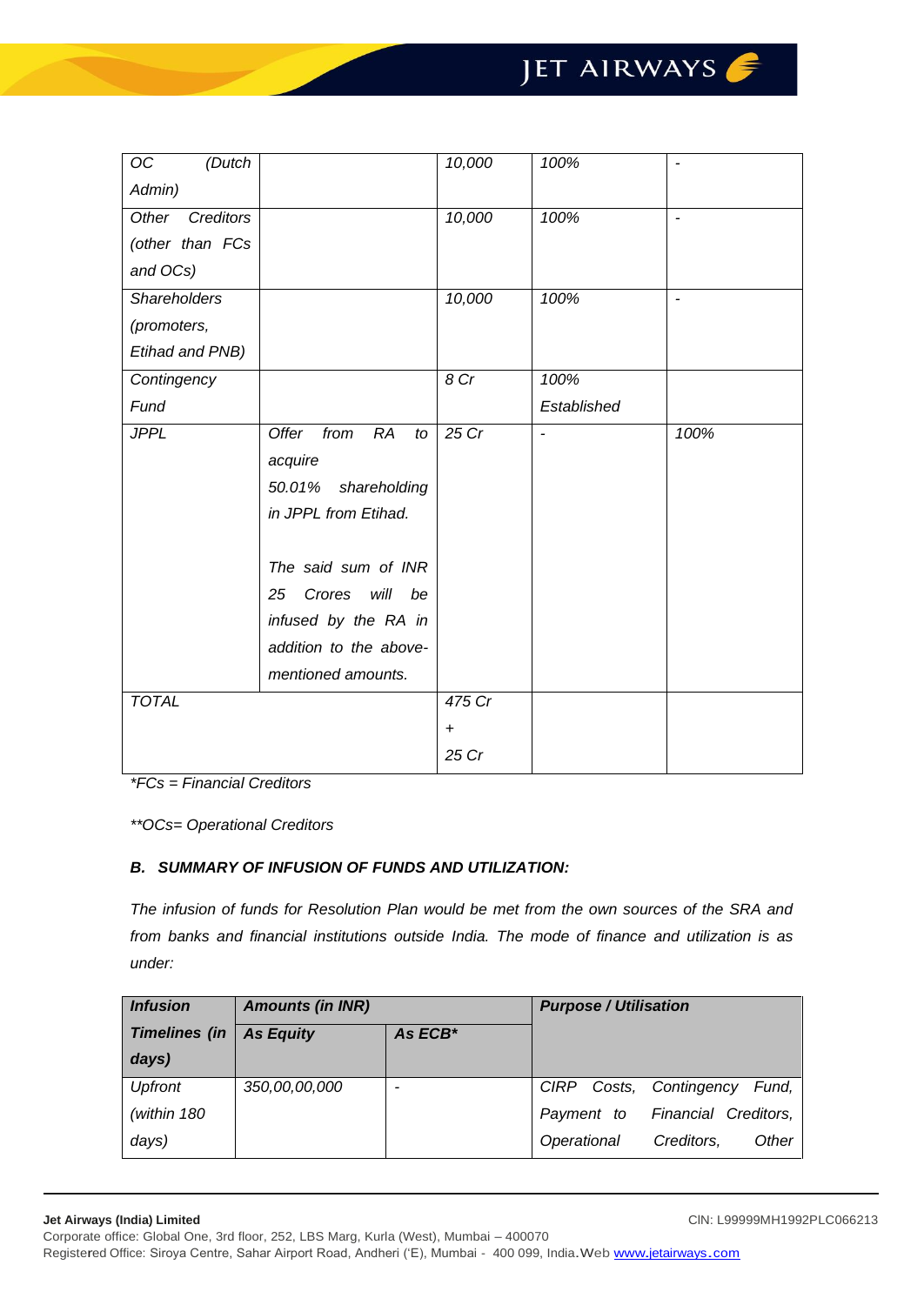|                   |               |               | Creditors, and other stakeholders,    |
|-------------------|---------------|---------------|---------------------------------------|
|                   |               |               | working capital for business, Misc.   |
|                   |               |               | Admin Expenses                        |
| 181-365 days      | 250,00,00,000 |               | Working capital for business, Portion |
|                   |               |               | of funds can be used for acquiring    |
|                   |               |               | Etihad's stake in JPPL; making        |
|                   |               |               | creditors if the<br>payments to       |
|                   |               |               | Successful RA is inclined<br>in       |
|                   |               |               | advancing any payment timelines       |
| Year <sub>2</sub> |               | 175,00,00,000 | Remaining payment to Financial        |
|                   |               |               | Creditors,<br>for<br>Misc. expenses   |
|                   |               |               | general corporate and day-to-day      |
|                   |               |               | operations, in compliance with the    |
|                   |               |               | extent ECB Regulations                |
| After Year 2      |               | 600,00,00,000 | Working capital for business          |
| Sub-total         | 600,00,00,000 | 775,00,00,000 |                                       |
| <b>TOTAL</b>      |               |               | 1,375,00,00,000                       |

*\*ECB = External Commercial Borrowing*

*The SRA has proposed a total cash infusion of ₹. 1,375 Crores, breakup of which is as follows:*

- *(i) ₹. 475 Crores shall be used for payment to stakeholders from SRA's cash infusion; and*
- *(ii) ₹. 900 Crores shall be infused by SRA for Capital Expenditure (CAPEX) and Working Capital requirements for smooth functioning of the Corporate Debtor.*

#### *C. MAXIMUM LIABILITY CLAUSE:*

*It is submitted that the amount infused by the SRA in the Corporate Debtor for settlement of claims of all stakeholders would be limited to ₹. 475 Crores. This would include the CIRP cost. The breakup of this amount is specified in the table under Para 5.A above.* 

### *D. PROPOSAL FOR EACH OF THE STAKEHOLDERS IN THE RESOLUTION PLAN IS DERAILED AS UNDER:*

- *I. Treatment of Outstanding CIRP cost (including Airport Parking Dues) (clause 6.4.1 of the resolution plan):*
	- *a. The CIRP cost includes:*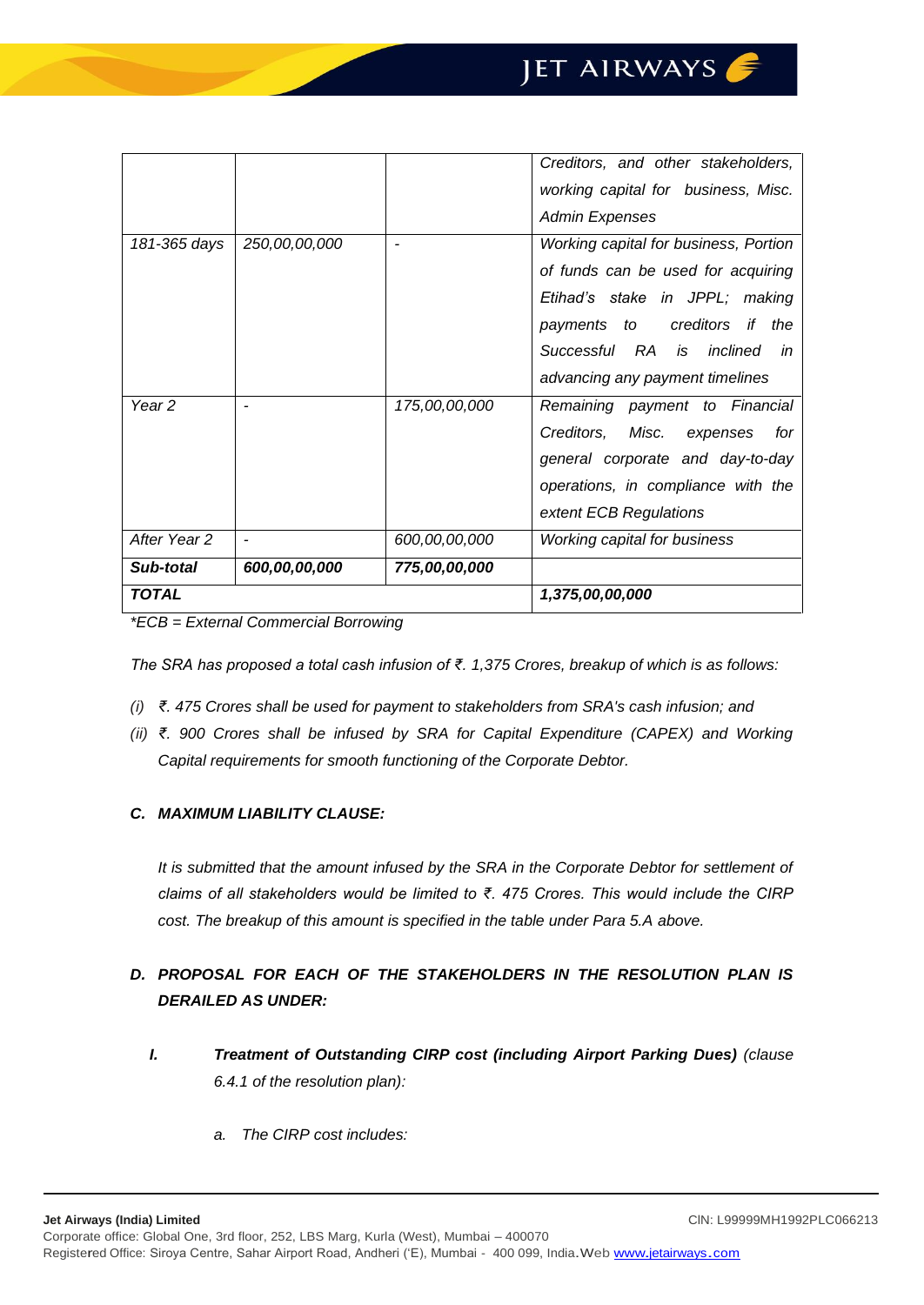- *(i) Operating and Process Costs of ₹. 27.16 Crores, as of 31st August 2020, which includes fees, charges, salaries of Asset Preservation Team (APT) and other costs incurred by the RP in preserving the assets of the Corporate Debtor;*
- *(ii) Interim Finance Cost of ₹. 54.4 Crores, as of 31st August 2020.*
- *b. It is submitted in the Resolution Plan that the RP has estimated an approximate sum of ₹. 240 Crores (as of 31.08.2020) towards parking charges for aircrafts and airport space lease charges, during the CIRP as good faith estimates, these are elaborately dealt with infra.*
- *c. It is submitted in the Resolution Plan that the RP has informed SRA that the Corporate Debtor currently has large number of employees on its payrolls, which are otherwise not required by the RP for the day-to-day affairs of the company. Since such employees were not required for the day-to-day business of the Corporate Debtor, the RP has not accounted the salaries and other benefits due to such employees (estimated at approx. ₹. 715 Crores as of September 2020) as CIRP cost.*
- *d. SRA submits that it has assumed that the amounts standing to the credit of the bank account of the Corporate Debtor (including amounts estimated to be received subsequently) are sufficient to cover the CIRP cost (excluding parking charges, rental charges, employee dues, taxes etc). Accordingly, the SRA has set aside a sum of ₹. 25 Crores as CIRP cost towards payment of any such costs until the Approval Date. Any expenses incurred by the Corporate Debtor from the Approval Date until the Effective Date will be incurred out of the positive bank balance of the Corporate Debtor.*
- *e. It is submitted that if the airport and parking charges are over ₹.245 Crores, then amounts over and above ₹. 245 Crores will be first paid out of ₹. 25 Crores reserved as CIRP cost (if there are no outstanding CIRP cost) and then out of the positive cash flows of the Corporate Debtor. Any amounts over and above such amounts will be shared between the SRA and the Assenting Financial Creditors in equal proportion.*
- *f. The Resolution Plan states that if the CIRP cost is less than the estimated amounts and the airport dues are less than ₹. 245 Crores, then the differential amounts will be paid by the SRA to the Assenting FCs, which amounts are over and above the amounts reserved for them under this Resolution Plan.*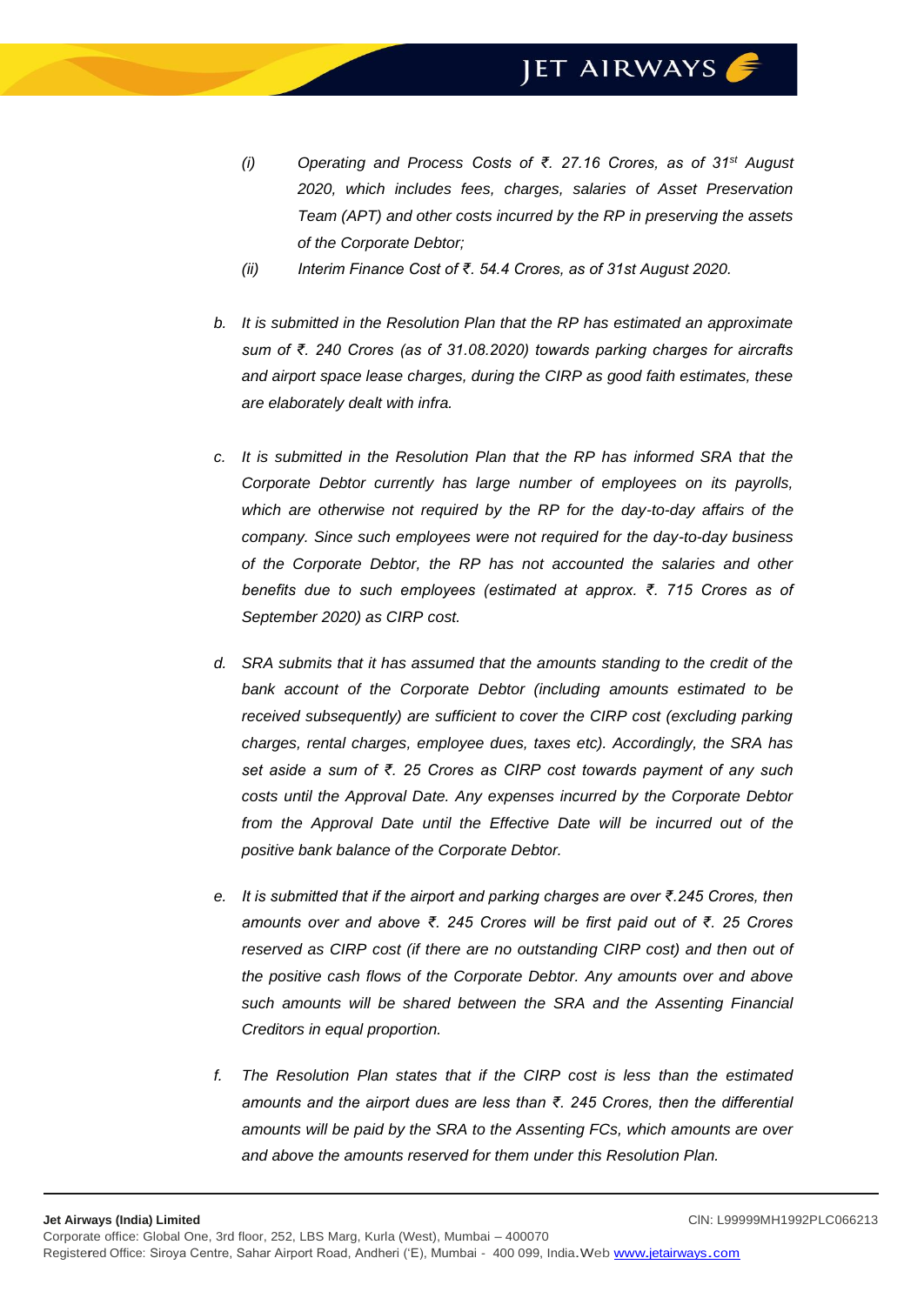- *g. It is further submitted that if the CIRP cost exceeds the current estimates, the excess amount as per actuals would be borne by the SRA subject to a maximum of ₹. 475 Crores. Consequently, the payments towards Assenting FCs would get proportionately reduced.*
- *h. The Resolution Plan provides that the payment of CIRP cost in full shall have precedence over payment to any other Creditors, in terms of section 30(2)(a) of the Code.*

#### *II. Treatment of Assenting Financial Creditors:*

- *a. It is submitted that as per the list of Creditors, the total admitted claims of the Financial Creditors is ₹. 7807,74,68,687/-.*
- *b. The various pay-outs offered to the Assenting Financial Creditors (AFCs) are as follows:*
	- *i. Upfront ₹. 185 Crores - A total sum of ₹. 185 Crores on 180th day from the Effective Date including ₹. 10 Crores if the BKC Property is handed over to SRA will be paid to AFCs, secured by PBG of ₹. 47.5 Crores, Mortgage over BKC Property (if given to the SRA), Mortgage over Dubai Property No. 1 (Commercial Property located at Plot No. 1236, Jebel Ali Industrial First, Dubai, UAE) valued over ₹. 100 Crores.*
	- *ii. Zero Coupon Bonds of ₹. 195 Crores - A total sum of ₹. 195 Crores would be paid to AFCs through issue of 19,50,000 'Series A Zero-Coupon Bonds' of the face value of ₹. 1,000/- each, on the effective date. The Bonds can only be redeemed after the closing date within 730th day of the Effective Date. The bonds will be secured by Mortgage over BKC Property (if given to the SRA), Mortgage over Dubai Property No. 1 and Mortgage over Dubai Property No. 2 (Commercial Property located at Plot No. 358-605, Al Quoz, Dubai, UAE) valued over ₹. 100 Crores.*
	- *iii. NPV of ₹. 391 Crores through NCDs - Issue of 30,00,000 Non-Convertible Debentures (NCDs) of the face value of ₹.1,000/- each, aggregating to ₹. 300 Crores with guaranteed Net Present Value (NPV) of ₹. 391 Crores for AFCs (using the discount rate specified in the Evaluation Matrix). The NCDs will carry an interest rate of 0.001% from Allotment Date until Redemption Date. The NCDs shall only be redeemed after Closing Date*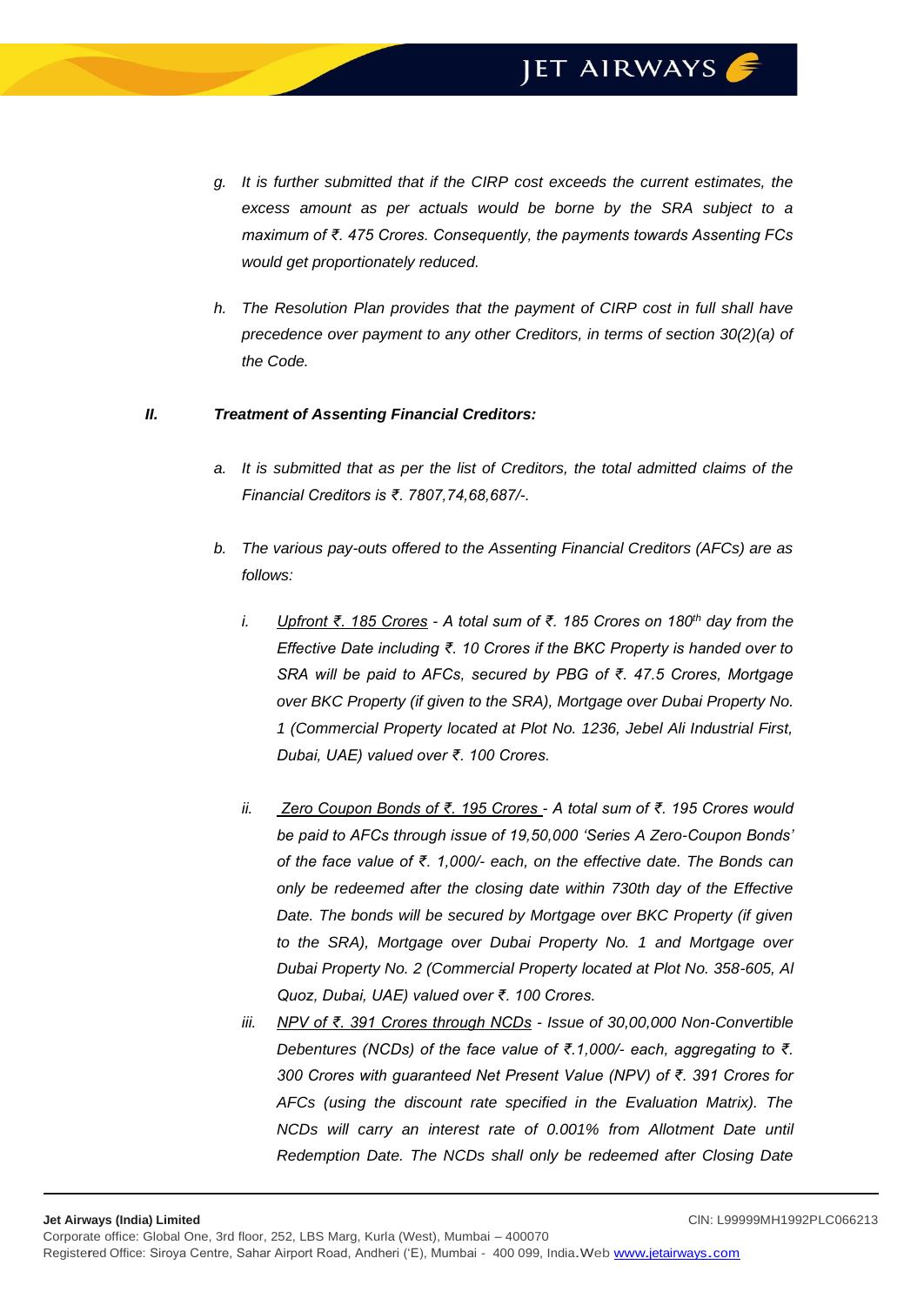*and within five years from the Effective Date. The issuer of NCDs shall redeem the NCDs by repaying the outstanding Subscription Amount together with such Redemption Premium which ensures a Guaranteed NPV of ₹. 391 Crores as of Effective Date for the AFCs. The NCDs will be secured by Mortgage over Dubai Property No. 1, Mortgage over Dubai Property No. 2, Mortgage over Dubai Property No. 3 (Commercial Property located at Plot No. 1290, Jebel Ali Industrial First, Dubai, UAE) valued over ₹. 50 Crores and Floating charge by way of hypothecation on India POS Credit Card receivables of the Corporate Debtor for ₹. 350 Crores or the total outstanding dues of the AFCs, whichever is lower.*

- *iv. Upside on Sale of Aircrafts - The SRA will pay to the AFCs an upside on sale of 11 aircrafts (Five 777s; Three 737s; and Three A330s) owned by the Corporate Debtor through issue of 6,00,000 'Series B ZCBs' of the face value of ₹. 1,000/- each, aggregating to ₹. 60 Crores which can be redeemed after the closing date and within 365 days from the effective date. The ZCBs will be secured by 11 Aircrafts of the Corporate Debtor (mentioned above) which are intended to be sold. The upside amount will be calculated in the following manner:*
	- *Base Value of Aircrafts has been taken at ₹. 500 Crores i.e., no amounts are payable when Aircrafts are sold for amounts up to ₹. 500 Crores, other than face value of ₹.60 Crores.*
	- *65% upside of any amounts realized from the sale of Aircrafts will be shared as redemption premium, if any, where Aircrafts are sold between ₹. 500 Crore and ₹. 750 Crore.*
	- *75% upside of any amounts realized from the sale of Aircrafts will be shared as redemption premium, if any, where Aircrafts are sold between ₹. 750 Crore and ₹.1,000 Crore.*
	- *90% upside of any amounts realized from the sale of Aircrafts will be shared as redemption premium, if any, where Aircrafts are sold above ₹. 1000 Crore.*
	- *Costs and charges towards effecting such sale, including airport parking charges, brokerage, maintenance costs etc. accruing with effect from the Approval Date until the actual date of sale and not exceeding 12% of the sale consideration will be reduced from the sale price before payment.*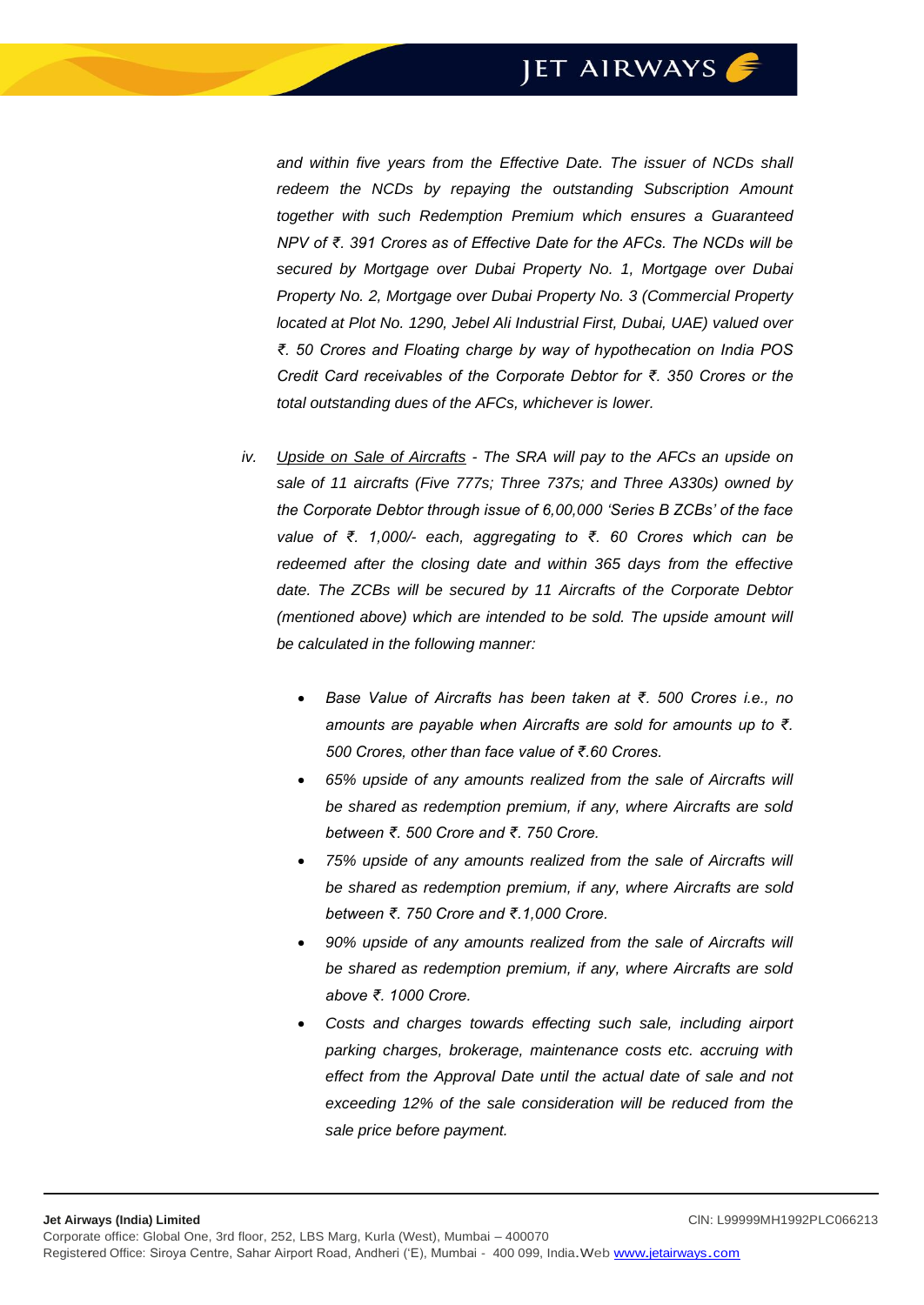- *v. Upside on Aeronautical Radio of Thailand (ATR) Inventory - The SRA proposes to sell the ATR Inventory as ATRs will not be part of its fleet for operations and will share an upside on the sale of ATR Inventory with AFCs through issue of 1,50,000 'Series C ZCBs' of the face value of ₹. 1,000/- each, aggregating to ₹. 15 Crores. The ZCBs will be secured by entire existing ATR Inventory in possession of the Corporate Debtor. The upside amount will be calculated in the following manner:*
	- *a) 25% upside of any amounts realized from the sale of ATR Inventory will be shared with the AFCs as redemption premium, if any.*
	- *b) Costs and charges towards effecting such sale, including airport parking charges, brokerage, warehousing charges (if any), maintenance costs etc. accruing with effect from the Approval Date until the actual date of sale and not exceeding 12% of the sale consideration will be reduced from the sale price before payment.*
- *vi. Upside on Aircraft Spares - The SRA proposes to sell the Aircraft Spares (Spares) and share an upside on such sale with the AFCs through issue of 5,00,000 'Series D ZCBs' of the face value of ₹. 1,000/- each, aggregating to ₹. 50 Crores. The ZCBs will be secured by entire existing Spares in possession of the Corporate Debtor. The upside amount will be calculated in the following manner:*
	- *a) Base Value of Spares has been taken at ₹. 50 Crores i.e. no amounts are payable when Spares are sold for amounts up to ₹. 50 Crores, other than face value of ₹. 50 Crores.*
	- *b) 80% upside of any amounts realized from the sale of Spares will be shared with the AFCs as redemption premium, if any.*
	- *c) Costs and charges towards effecting such sale, including airport parking charges, brokerage, warehousing charges (if any), maintenance costs etc. accruing with effect from the Approval Date until the actual date of sale and not exceeding 12% of the sale consideration will be reduced from the sale price before payment.*
- *vii. Upside on BKC Property - The SRA proposes to pay to the AFCs an upfront payment of ₹. 10 Crores for the BKC Property and pay all savings derived out of settlement towards airport and parking charges below ₹. 245 Crores. In addition, if BKC Property is sold for an amount over and above ₹. 245 Crores in next 2 years (or if the SRA decides to retain the BKC*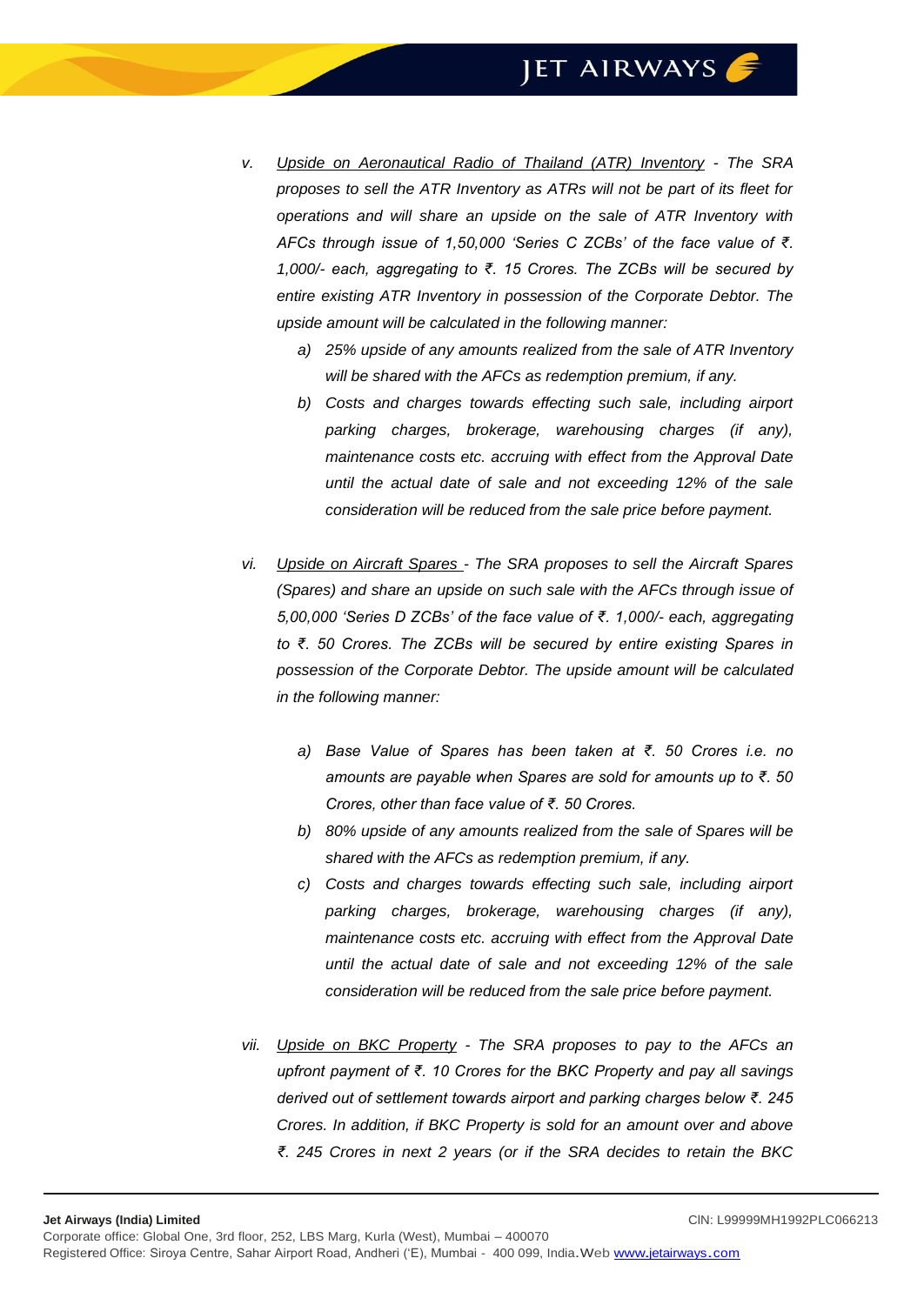*Property for the use of the Corporate Debtor), then 50% of the upside value will be shared with the AFCs.*

- *viii. 9.5% Equity Stake in Jet Airways - The SRA proposes to issue to the AFCs, an equity stake of 9.5% in the re-constituted share capital of the Corporate Debtor. As submitted by SRA in the resolution plan, the NPV of 9.5% Equity Stake based on the market capitalization at a conservative P/E Ratio of 10 for each year (from Year 3 onwards) at Year 5 is estimated at ~₹. 3,485 Crores. The shares issued shall have the same rights as attached to the shares held by the SRA. Further, the shares will be allotted to the AFCs in such manner that there shall be no dilution in percentage of shareholding reserved for the AFCs below 9.5% until ₹. 600 Crores is invested by the SRA in the Corporate Debtor. For future capitalization / Follow on Public Offer (FPO) etc., the number of shares issued to the AFCs will remain constant. In case of a FPO for increasing the public shareholding to comply with applicable listing regulations, it will be at market price and the issuance proceeds will flow in the Corporate Debtor, thus not reducing the value of shares held by the AFCs.*
- *ix. 7.5% Equity Stake in Jet Privilege Private Limited (JPPL) - The SRA proposes to offer 7.5% stake held by the Corporate Debtor in JPPL to the AFCs. It is further submitted that to secure the AFCs interest upfront, such 7.5% shares will be given from the 49.9% stake held by the Corporate Debtor in JPPL i.e. the Corporate Debtor will hold 42.4%, AFCs will hold 7.5% and Etihad will hold the remaining 50.1%. It is proposed that the AFCs will have the option to exercise 'Tag Along Right' to sell their 7.5% stake to Etihad or any other party to whom the SRA sells the Corporate Debtor's 42.5% stake, on the same terms and conditions as offered to the SRA.*
- *x. Positive Bank Balance – As of 01.09.2020, the Corporate Debtor had a positive cash balance of ₹. 40 Crores. The SRA proposes to pay all the positive balance standing to the credit of the Corporate Debtor to the AFCs on the Effective Date.*
- *xi. Savings on CIRP Savings – The SRA has earmarked a specific sum of ₹. 25 Crores as CIRP cost. The SRA proposes to transfer the un-utilized portion of such CIRP cost to the AFCs on the Effective Date.*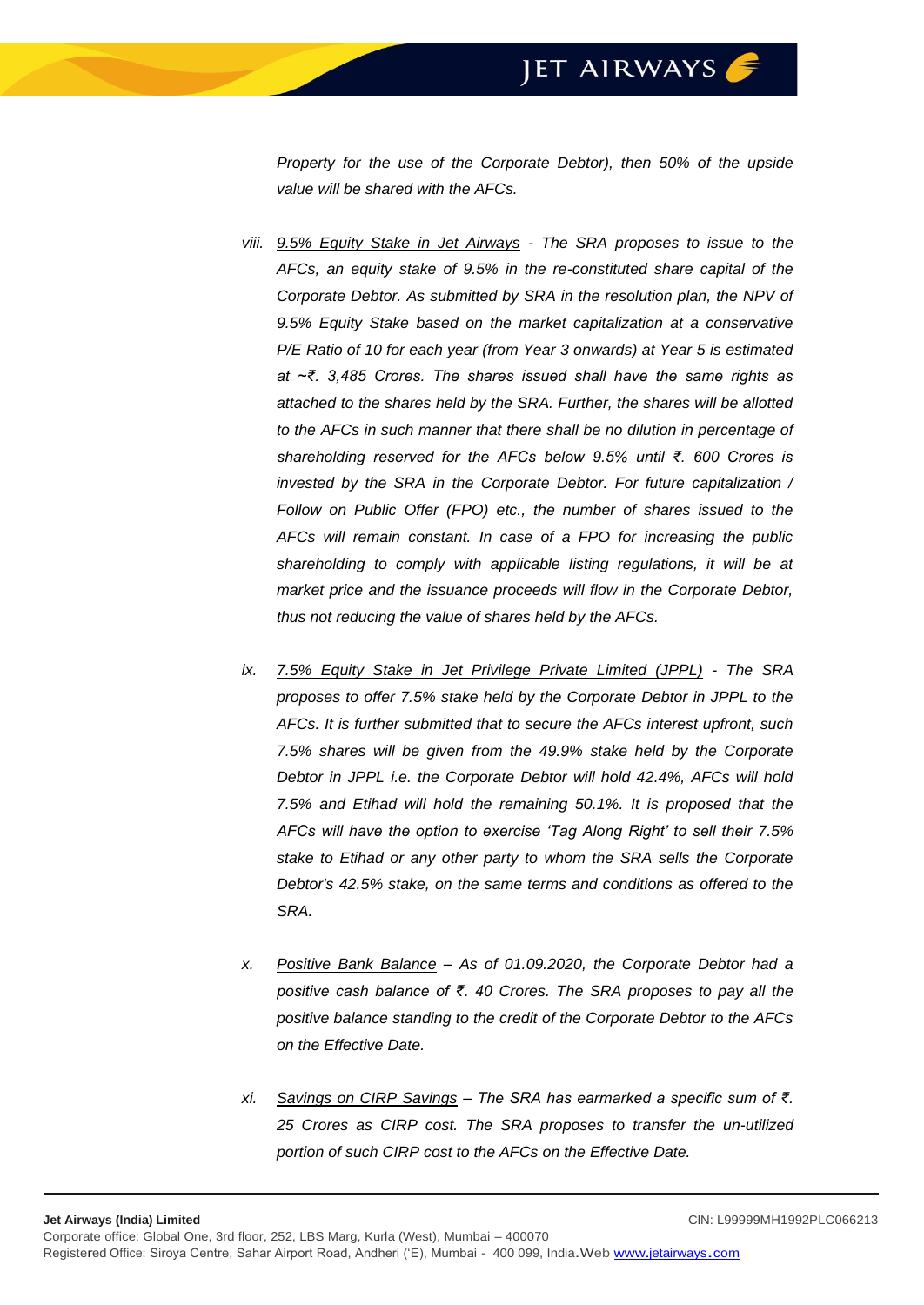- *xii. Contingency Fund - The SRA has earmarked a specific sum of ₹. 8 Crores as Contingency Fund. The SRA proposes to transfer the un-utilized portion of the Contingency Fund to the AFCs on the Closing Date.*
- *xiii. Stake in Jet Lite (India) Limited (Jet Lite) - The SRA proposes to offer 100% stake held by the Corporate Debtor in Jet Lite to the AFCs on the Approval Date. If this proposal is not acceptable to AFCs, then the SRA shall liquidate Jet Lite immediately after the Approval Date.*

#### *III. Treatment of Dissenting Financial Creditors:*

*The SRA undertakes that any Dissenting Financial Creditor would be paid the liquidation value due to them in priority to other financial creditors in terms of Section 30(2) of the Code read with Regulation 38(1)(b) of the Regulations, out of the amounts reserved for the Financial Creditors in terms of this Resolution Plan.*

#### *IV. Treatment of Employees and Workmen:*

- *a. It is submitted that Corporate Debtor currently has large number of employees and workmen on its payrolls, who are otherwise not required for the day-to-day affairs of the Corporate Debtor and hence the RP did not account the salaries and other benefits due to such employees (estimated at approx. ₹. 715 Crores as of September 2020) as CIRP cost. However, the SRA makes the following gratuitous proposal for the employees and workmen of the Corporate Debtor, which if acceptable, can be made available to the employees and workmen after the Approval Date:*
	- *(i) Welfare Trust – SRA proposes that after the approval of the resolution plan all the people who are/were the employees and workmen of the Corporate Debtor on and from the ICD, form an employees' trust (Trust). The union*  leaders of the employees and workmen of the Corporate Debtor can be the *trustees of such Trust and all such employees and workmen be the beneficiaries of such Trust. Such Trust can be formed by the employees and workmen any time after the approval of the Resolution Plan and the details of such Trust be shared with the SRA.*
	- *(ii) Equity Stake in the Corporate Debtor - The SRA will transfer an equity stake of 0.50% to the Trust, if formed, in the re-constituted share capital of the*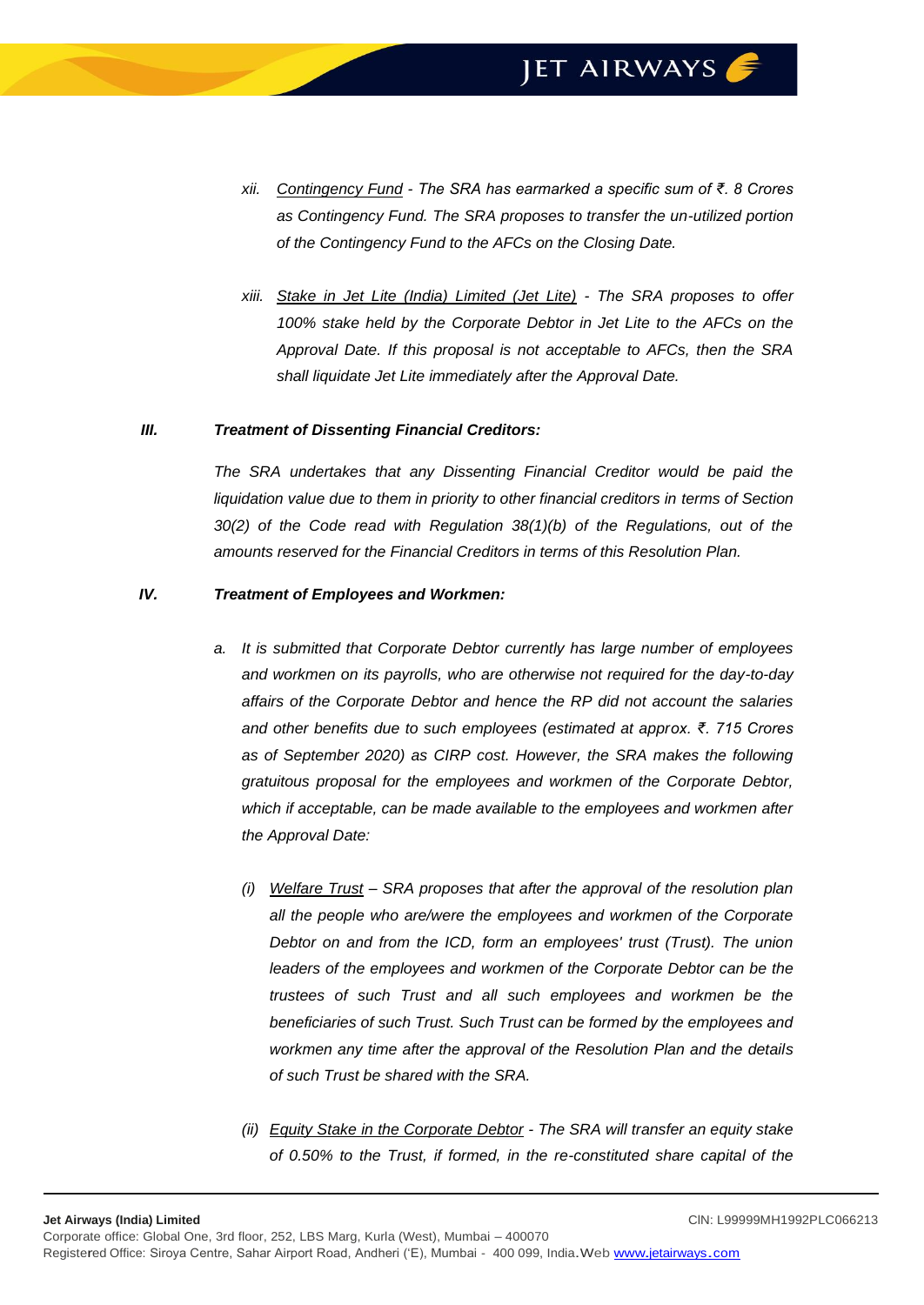*Corporate Debtor, through conversion of their outstanding claims. The shares will have the same rights as attached to the shares held by the SRA in the Corporate Debtor and the beneficiaries of the Trust will be entitled to enjoy all the benefits of such shares. The SRA estimates that the NPV of 0.5% Equity Stake based on the market capitalization at a conservative P/E Ratio of 10 for each year (from Year 3 onwards) at the Year 5 is ₹. 183 Crores. The SRA proposes that if and when the Trust sells the shares held by it in the Corporate Debtor, the value derived from such sale be distributed in the following manner:*

- *60% to Workmen*
- *15% to employees on salary of up to 12 lac p.a.*
- *15% to employees on salary between 12-15 lac p.a.*
- *10% to employees on salary above 15 lac p.a.*

*The above ratio is a proposal from the SRA and the beneficiaries of the Trust can vary it.*

- *(iii) Equity Stake in Airjet Ground Services Limited (AGSL) - As a part of this Resolution Plan, SRA has sought the demerger of third party ground handling business of the Corporate Debtor to its wholly owned subsidiary – AGSL. The SRA will transfer 76% equity stake in, and management control of AGSL to the Trust after the Approval Date. Therefore, the Trust will own majority stake and control in AGSL and its business.*
- *(iv) Cash Payment for Employees and Workmen - In addition to the amounts proposed to be paid to the Operational Creditors (Workmen and Employees, including Authorized Representatives of Workmen and Employees) for claims up to ICD, the SRA proposes to make the following payments to employees and workmen of the Corporate Debtor. Such payments will be made within 180 days from the Effective Date and the manner of payment and process will be detailed on the website of the Corporate Debtor.*
	- *a. Cash payment for employees - The SRA proposes to pay a token sum of ₹. 11,000 in cash to each employee of the Corporate Debtor.*
	- *b. Cash payment for workmen - The SRA proposes to pay the following to each workman of the Corporate Debtor:*
		- *₹. 11,000/- cash to each workmen of the Corporate Debtor.*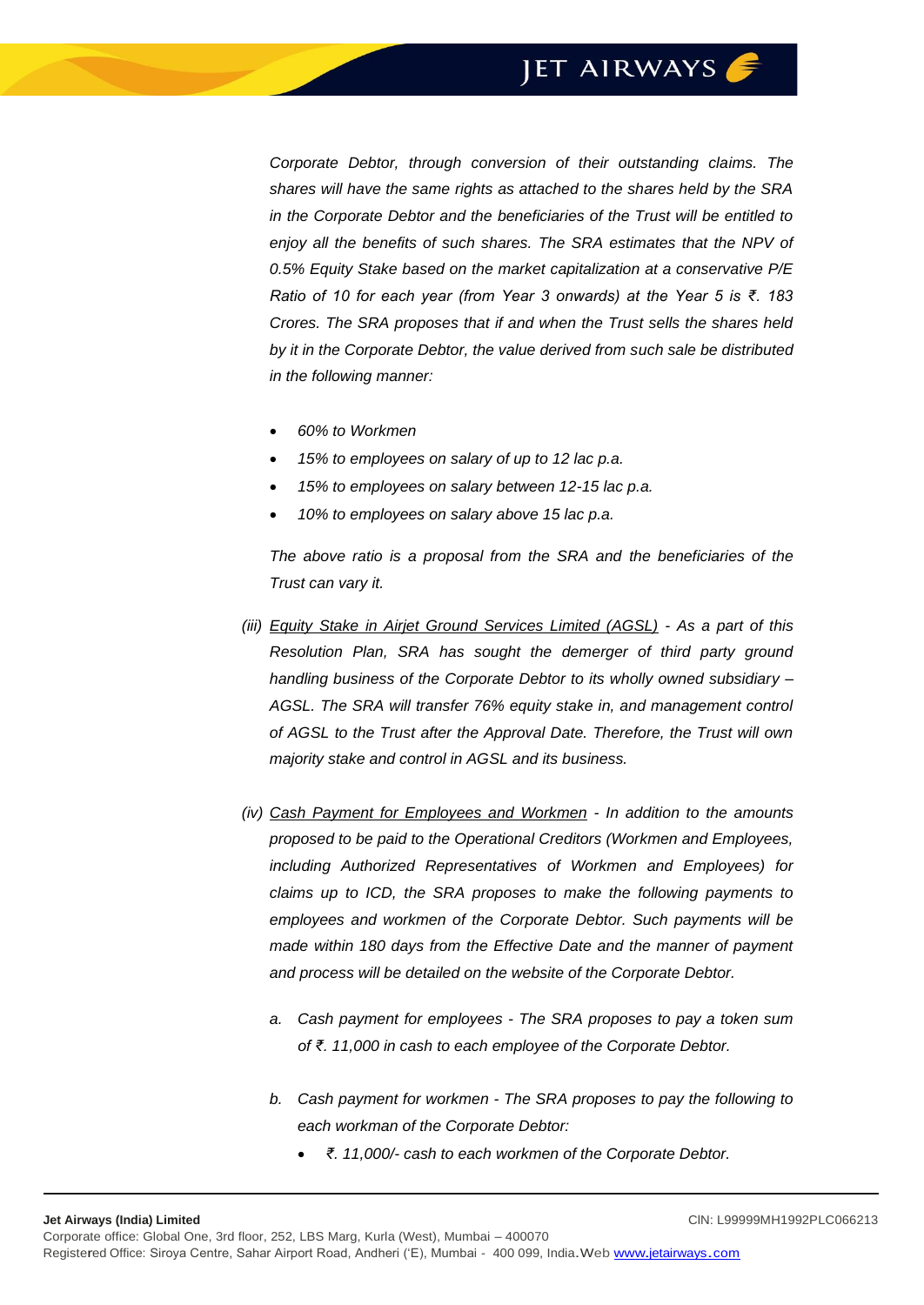- *₹. 5,100/- cash as medical expense reimbursement for the parents of the workmen of the Corporate Debtor.*
- *₹. 5,100/- cash as school fee reimbursement for children of the workmen of the Corporate Debtor.*
- *Stationary (notebooks, school bags etc.) collectively valued at ₹. 1,100/- for children of the workmen of the Corporate Debtor.*
- *One-time mobile phone recharge of ₹. 500/- for the workmen of the Corporate Debtor.*
- *c. The above-mentioned cash payment will be made out of the Contingency Fund (₹. 8 Crores) reserved by the SRA. Additional amounts, if required, will be utilized out of the proceeds of sale of assets received by the Corporate Debtor.*
- *(v) IT Assets - The SRA proposes to give to each workman, one IT equipment (phone or iPad or laptop) out of the existing IT assets of the Corporate Debtor. The IT assets will be given within 180 days from the Effective Date and the manner of process will be detailed on the website of the Corporate Debtor. Further, if any of the IT assets are left after completing the distribution to the workmen in the manner described above, then the SRA will give such remaining assets to each employee, one IT equipment (phone or iPad or laptop) out of the existing IT assets of the Corporate Debtor. Priority in such distribution shall be given to the employee with lowest last drawn salary up to the highest drawn salaried employee. The said IT assets will be given on lottery / chit / random identification basis to ensure the distribution process is fair, neutral and unbiased. It is also submitted that the SRA accepts no responsibility or liability for the condition or value of IT assets and any such allocated IT assets must be collected within 30 (thirty) days from completion of such draw of lots.*
- *(vi) Free Tickets - The SRA proposes to give credits for future tickets worth ₹. 10,000 to each employee and workmen of the Corporate Debtor. Such credits will be extended within 180 days from the Effective Date and the process will be detailed on the website of the Corporate Debtor. The credit for future tickets will be issued in the form of redeemable vouchers in the multiples of ₹. 1,000/- (equivalent to ₹. 1,000 worth of credit for future tickets). The vouchers will be transferable in nature (prior to issuance of any ticket). No tickets will be transferable in nature. Vouchers can be redeemed*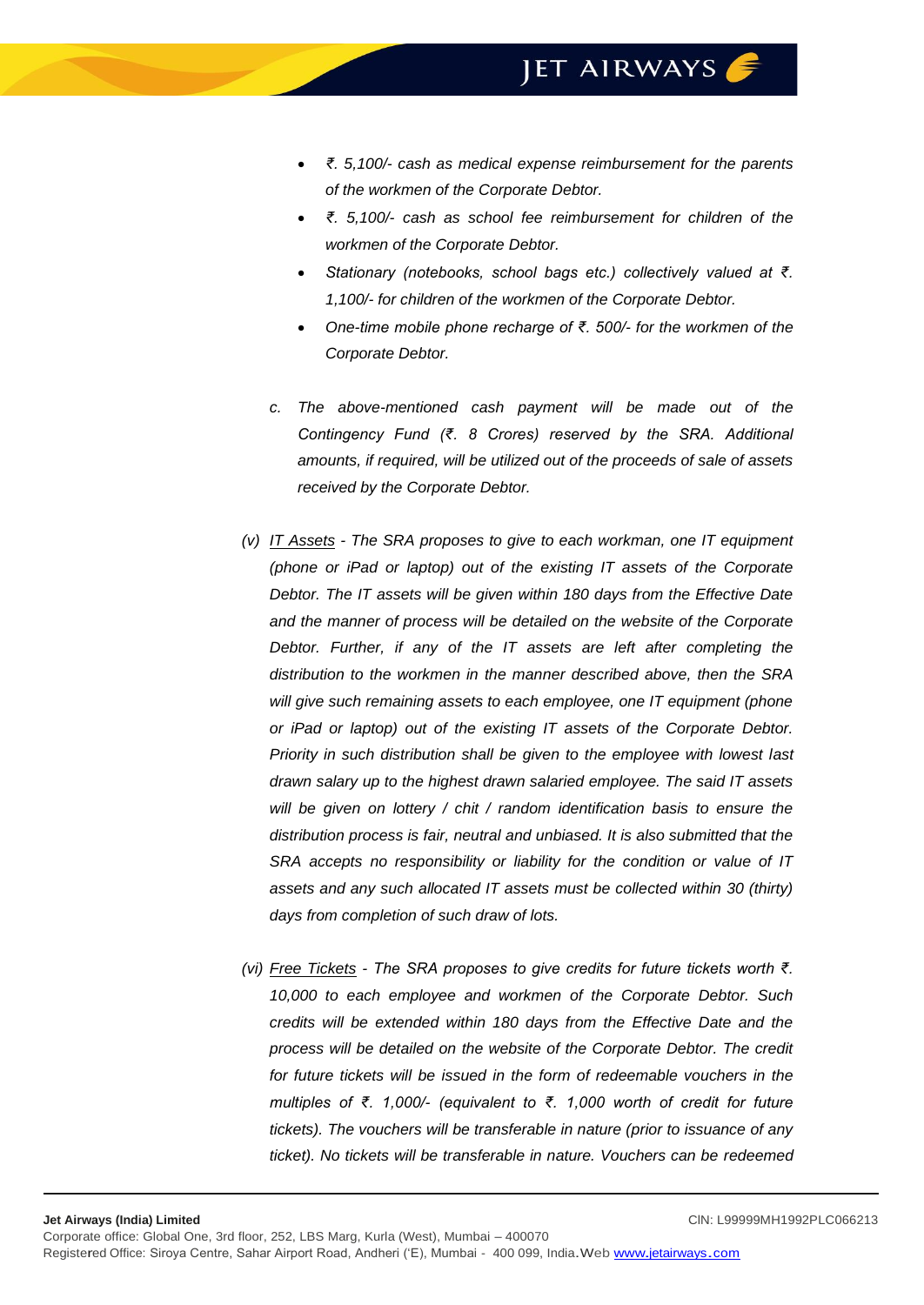*against more than 1 (one) ticket. Booking of tickets against redemption of such vouchers must be completed within 30 days of the Corporate Debtor re-commencing its domestic operations. Tickets can be availed during April-June Quarters and August-October Quarters on sectors where the Corporate Debtor flies.*

- *(vii) Key Terms: It is stated in the Resolution Plan that this proposal to Employees and Workmen (i.e. equity stake in the Corporate Debtor; equity stake in AGSL, cash payment for employees and workmen, IT Assets and Free Tickets) is valid only if at least 95% of the employees and workmen of the Corporate Debtor (as on ICD) support this Resolution Plan by not contesting or challenging its approval by the Adjudicating Authority (the Authority) and/or its implementation in the manner approved by the Authority. If the above proposal is not accepted by the employees and workmen within 30 days from the Approval Date, then no other creditor will have the right to seek such benefits or any part thereof and such proposal shall stand withdrawn. After expiry of the said period of 30 days from the Approval Date, the equity stake of 0.50%, and cash payments of up to ₹. 8 Crores currently earmarked for employees and workmen will be given to the AFCs. The proposal with respect to ticket credits, equity stake in AGSL and handover of IT assets shall revert to the Corporate Debtor and no other creditor will be entitled to it. After expiry of 30 days from the Approval Date or upon non-receipt of necessary approvals, the SRA shall have the discretion to deal with its equity stake in AGSL in the manner deemed appropriate by it without causing any prejudice to implementation of the Resolution Plan.*
- *b. The SRA proposes to pay a fixed sum of ₹. 52 Crores to the Workmen / Employees towards settlement of all the claims made by them, including to the Authorized Representatives of Employees and Workmen (Admitted Workmen and Employees dues). The said payment is also being made in priority to the payment to the financial creditors. It is submitted that in any case, if the liquidation value due to admitted Workmen and Employees dues is not 'NIL', then the SRA undertakes that the liquidation value due to such Admitted Workmen and Employees dues shall be paid and shall be paid in priority over payment to financial creditors within 175 days from the Effective*  Date. It is further submitted that SRA shall ensure payment to all *Operational Creditors in accordance with Section 30(2) of the Code and*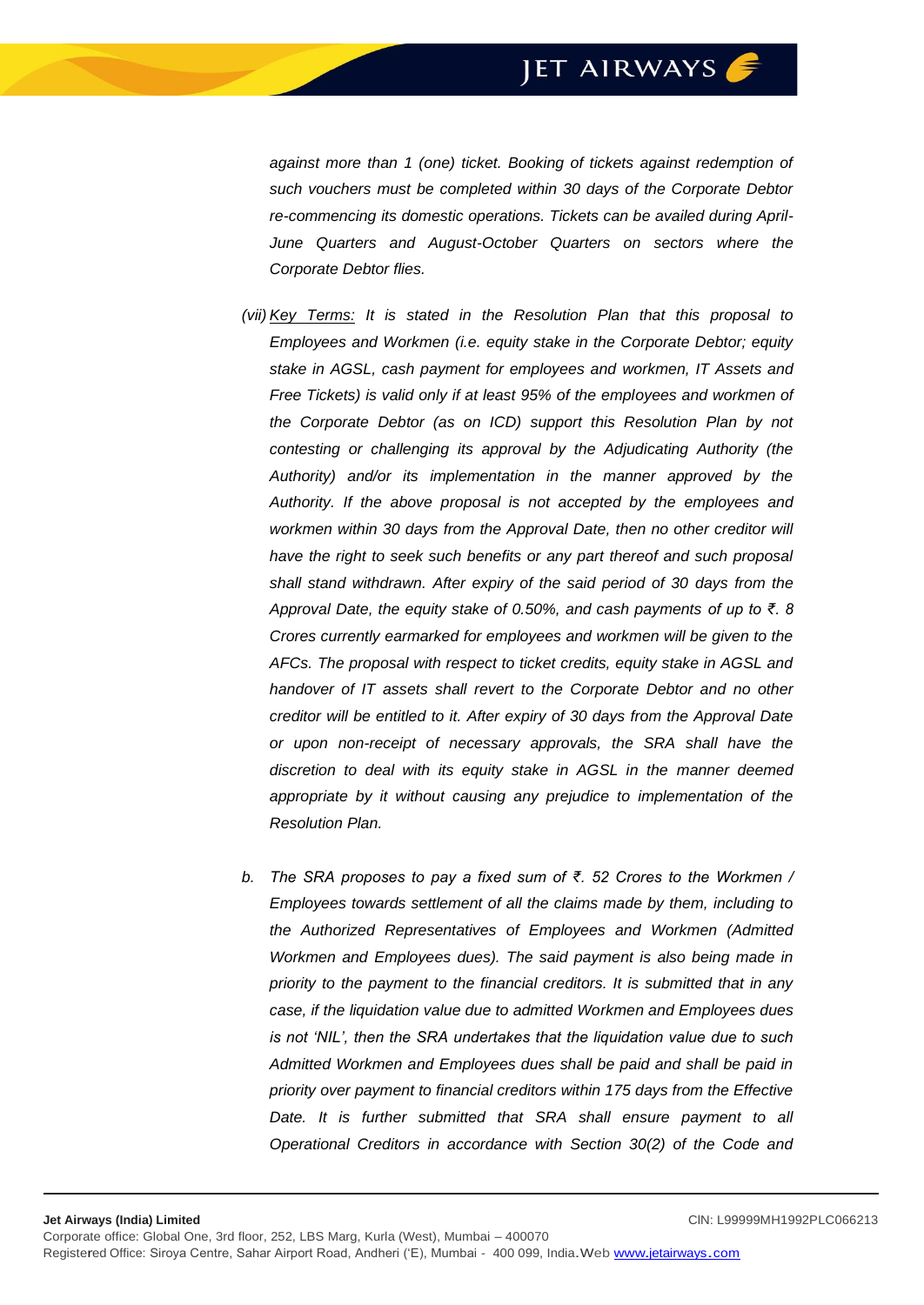*confirms that in case the liquidation value due to the Admitted Workmen and Employees dues is over and above the amount proposed to be paid as per the Resolution Plan, then such additional amounts shall be first paid out of the positive bank balance of the Corporate Debtor as on the Effective Date and the remaining amounts shall be paid out of amounts reserved for AFCs on a pro rata basis, subject to a maximum of ₹.475 Crores.*

- *c. The SRA has further proposed a scheme for absorption of the Employees as follows:*
	- *i. To retain 50 employees and workmen forming part of the APT. Such employees will be given the option to resign and seek re-employment by the Corporate Debtor on fresh employment terms as agreed between the SRA and such employees, commencing from the Approval Date. An employee who refuses to exercise such option shall not be retained by the Corporate Debtor. (Retained Employees)*
	- *ii. Excluding the Retained Employees, all employees and workmen on the payrolls of the Corporate Debtor (Demerged Employees) as on 15 September, 2020 (Record Date) will be demerged from the Corporate Debtor and absorbed into AGSL with effect from the Approval Date.*
	- *iii. It is further submitted that as part of such demerger, all the past dues towards salaries and other benefits (such as PF dues, leave encashment, retirement benefits, notice pay, termination dues etc.) of the Demerged Employees for the period after the ICD and until the Approval Date and/or retirement benefits accruing to Demerged Employees which have arisen after the ICD, shall also stand demerged from the Corporate Debtor to AGSL with effect from the Approval Date and the Corporate Debtor shall absorb no liability or responsibility for such payments as the RP has not accounted such salaries and other benefits as CIRP cost.*
	- *iv. The Corporate Debtor will offer 76% of its shareholding in AGSL to the Employees' Trust and retain the remaining 24% shareholding. If the Trust fails to exercise or refuses to accept such offer within 30 (thirty) days from the Approval Date or challenges the implementation of this Resolution Plan, then the Corporate Debtor will retain 100% shareholding in AGSL as indicated supra.*

#### *V. Treatment of Operational Creditors:*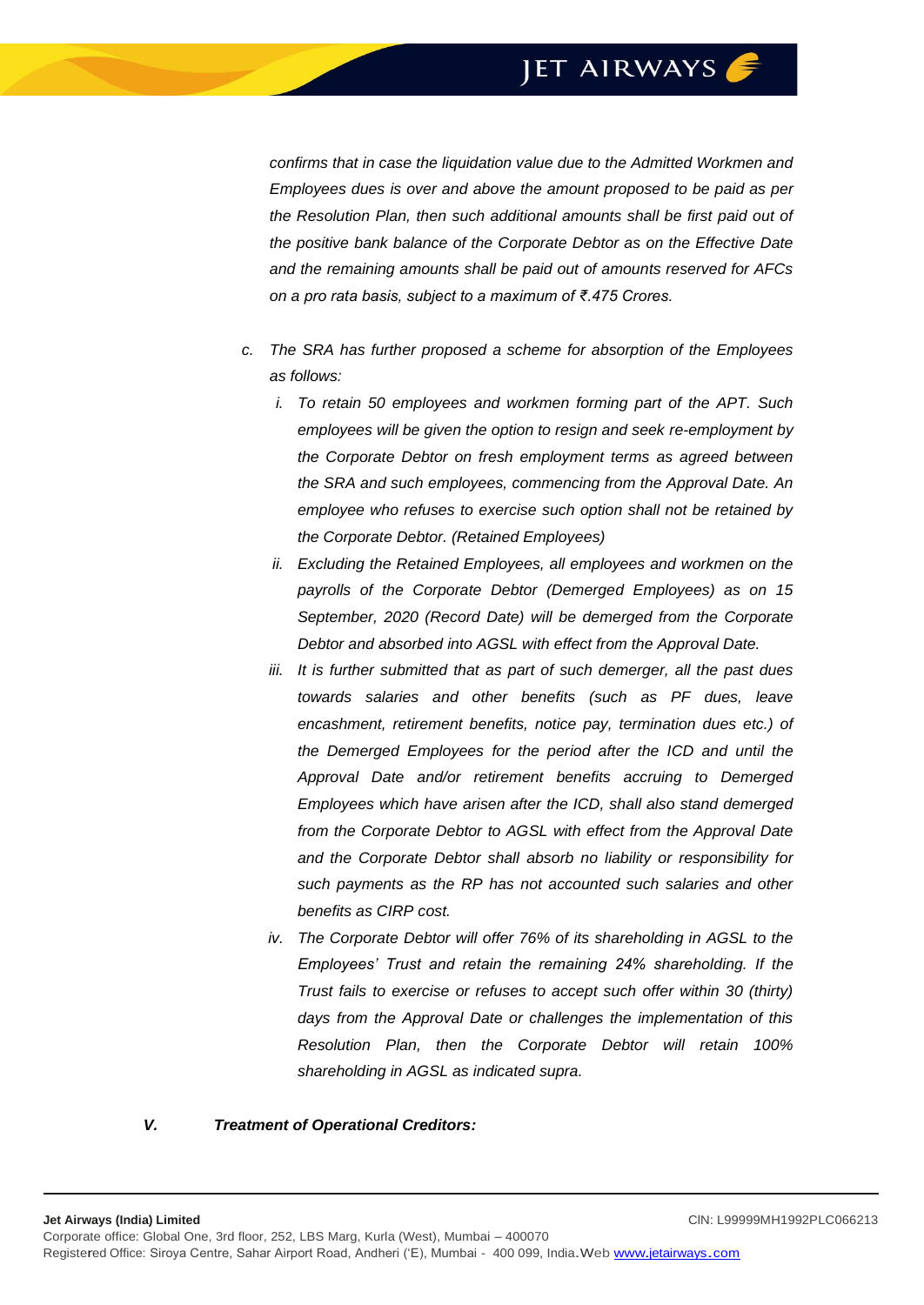- *a. Liquidation Value – It is stated by the SRA that the net worth of the Corporate Debtor would be insufficient to cover even the debts of the Financial Creditors in*  full. Therefore, the liquidation value due to the Operational Creditors including *government dues, taxes or the other creditors or stakeholders (including dues to employee other than workmen), is presumed to be NIL. Further, in any case, if the liquidation value due to the Operational Creditors is not NIL, then the SRA undertakes that the liquidation value due to the Operational Creditors shall be paid and shall be given priority in payment over the Financial Creditors, within 175 days from the Effective Date. It is also stated that in case the liquidation value is not NIL, then such additional amounts shall be first paid out of the positive bank balance of the Corporate Debtor as on the Effective Date and the remaining amounts shall be paid out of the amounts reserved for AFCs of the Corporate Debtor on a pro rata basis.*
- *b. Cash Payment - Though, the liquidation value due to the Operational Creditors (excluding Workmen and Employees) of the Corporate Debtor is presumed to be NIL, the SRA proposes to pay a fixed sum of ₹. 15,000/- to each of the claimants classified as Operational Creditors irrespective of their claim amount i.e. an amount not exceeding a total sum of ₹. 10 Crores to the Operational Creditors towards settlement of their total outstanding dues as set out in the list of Creditors (Admitted OC Claims). It is also submitted that wherever, the Operational Creditor has an admitted claim of less than ₹. 15,000/-, then the actual amount claimed and admitted by the RP shall be paid by the SRA to such Operational Creditor.*
- *c. Operational Creditors classified as Ticket Refund - The SRA submits that the Operational Creditors classified as "Ticket Refund" in the list of Creditors (total 5081 in number) shall have the option to either choose to get cash refund or seek credit for future tickets, but not both. No claims relating to lost Jet Privilege Miles will be entertained. It is clarified that the liquidation value payable to claimants of ticket refunds will be paid in cash.*
	- *Cash refund* 
		- *i. For claims up to ₹. 15,000, refund will be processed as per actuals.*
		- *ii. For claims over ₹. 15,000, refund will be processed to a maximum of ₹. 15,000.*

#### *OR*

- *Credit for future tickets* 
	- *i. For claims up to ₹. 15,000, credit for future tickets will be provided as per actual admitted claim amounts.*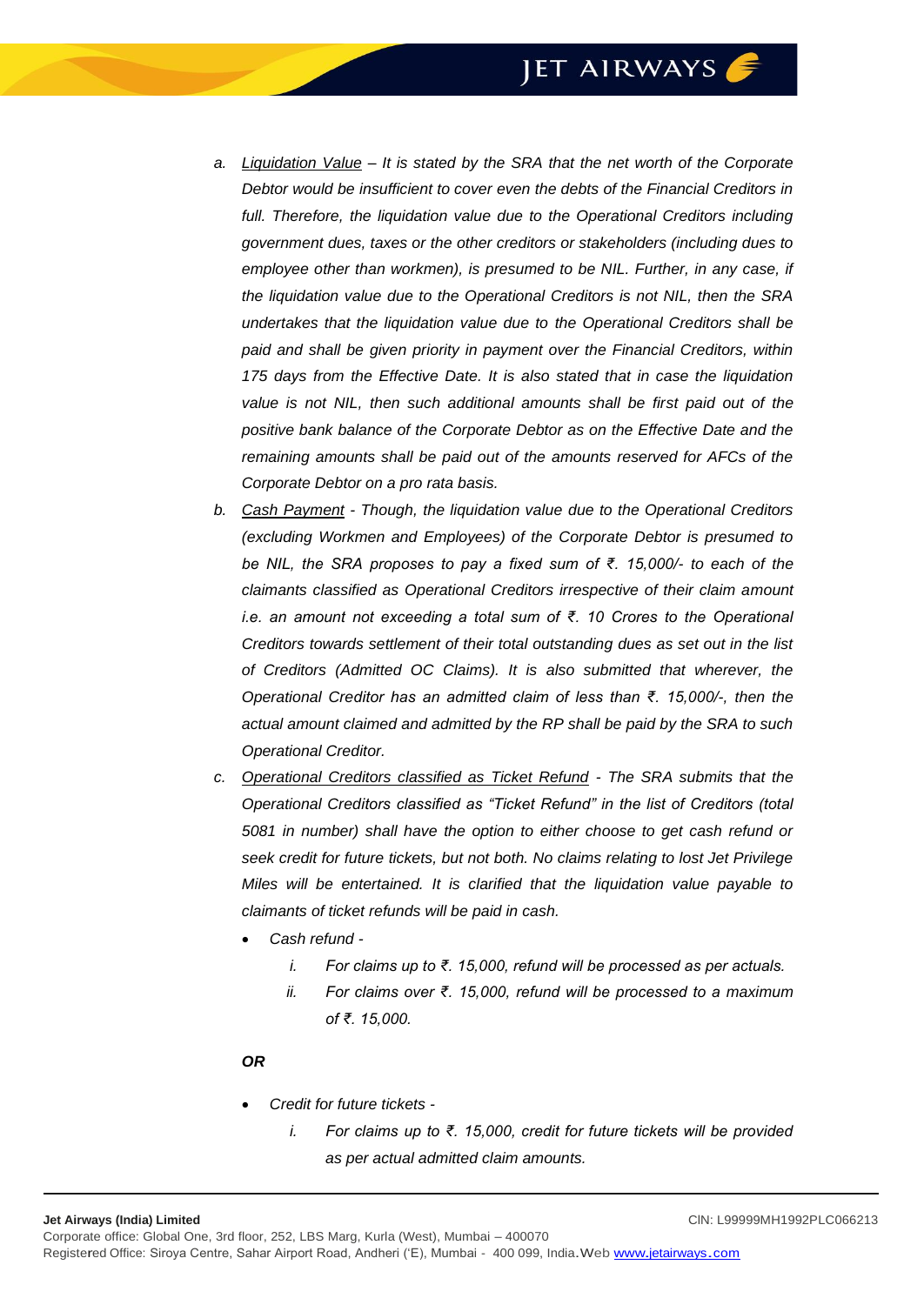- *ii. For claims above ₹. 15,000, credit for future tickets will be provided subject to a maximum of ₹. 15,000.*
- *iii. Credit for future tickets will be issued in the form of redeemable vouchers in the multiples of ₹. 1,000/- (equivalent to ₹. 1,000 worth of credit for future tickets).*
- *iv. Vouchers will be transferable in nature (prior to issuance of any ticket). No tickets will be transferable in nature.*
- *v. Vouchers can be redeemed against more than 1 (one) ticket.*
- *vi. Booking of tickets against redemption of such vouchers must be completed within 30 Days of the Corporate Debtor re-commencing (Jet 2.0) its domestic operations.*
- *vii. Tickets can be availed during April-June Quarter and August-October Quarter on any sector where Jet 2.0 flies.*
- *d. Settlement of Dutch Administrator's claim – The SRA will settle the outstanding claims of the Dutch Administrator, if any, against payment of a maximum sum of ₹. 10,000/- subject to Dutch laws.*

#### *VI. Treatment of Other Creditors (other than financial and operational creditors):*

*It is submitted that if the Corporate Debtor was to be liquidated, the amount that would have been payable for all of these claims would have been NIL. In the estimate of the SRA, the liquidation value that is payable to the Government Agencies is also NIL. However, the SRA has earmarked ₹ 10,000/- for creditors (other than financial and operational creditors).*

#### *VII. Treatment of existing shareholders other than public shareholders:*

*The SRA proposes to pay a fixed sum of ₹. 10,000/- to the existing shareholders of the Corporate Debtor other than public shareholders (i.e., the existing promoters, Etihad and financial institutions holding shares in the Corporate Debtor).* 

#### *VIII. Treatment of existing public shareholders:*

*The SRA clarified that, for every 100 existing shares held by the public shareholders, they will be entitled to 1 (one) share in Jet 2.0, post the re-constitution of share capital as per clause 7.4.3(a) of the resolution plan.* 

#### *IX. Treatment of Airport and Parking Dues:*

*The Airport and Parking Dues are estimated at ₹. 240 Crores as on 31.08.2020. It is*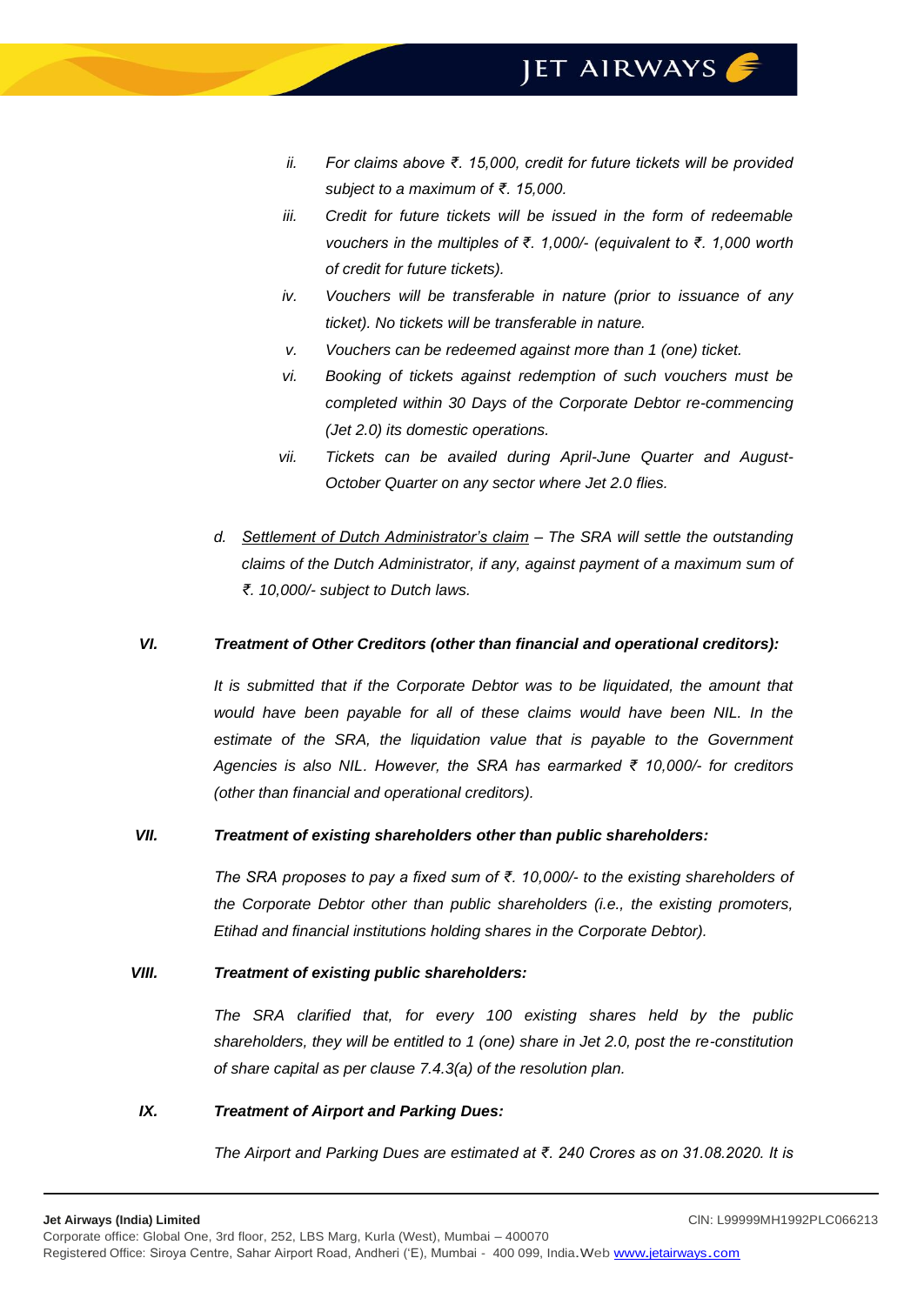*submitted by SRA in the resolution plan that one floor owned by the Corporate Debtor in BKC, Mumbai (BKC Property) has been kept outside the purview of this*  resolution process. The SRA has proposed two scenarios for resolution of *outstanding Airport and Parking dues based on the ownership of the BKC property.*

- *1. BKC Property as part of resolution – It is submitted that if the CoC agrees to include the BKC Property as part of this resolution process and agrees to offer a clear and marketable title of the BKC Property, free from all litigations, to the SRA, then the SRA agrees to:*
	- *i. Settle airport and parking charges within 180 days from the Effective Date.*
	- *ii. Pay an upfront underwritten value of ₹. 10 Crores to the AFCs within 180 days from the Effective Date.*
	- *iii. If airport and parking charges are settled below ₹. 245 Crores, then all savings derived out of such settlement will be paid to the AFCs.*
	- *iv.* Any savings on airport and parking charges will be paid by the SRA to the *AFCs either from sale proceeds of BKC Property (if sold) or from its own funds (if BKC Property is retained by the SRA).*
	- *v. If the airport and parking charges are over ₹. 245 Crores, then amounts over and above ₹. 245 Crores will be first paid out of ₹. 25 Crores reserved as CIRP cost (if there are no outstanding CIRP cost) and then out of the positive cash flows of the Corporate Debtor. Any amounts over and above such amounts will be shared between the SRA and the AFCs in equal proportion. The amounts payable by AFCs towards airport and parking dues will be deducted out of the amounts payable by the SRA to them and if there are any outstanding payable by the AFCs after such deduction, then such amounts shall be paid by them to the SRA.*
	- *vi. Any amount received from sale of BKC Property (over and above ₹. 245 Crores) will be shared between the AFCs and the SRA in equal proportion.*
	- *vii. If the SRA decides to retain the ownership of the BKC Property, then at the end of Year 2, the SRA will pay to the AFCs, 50% of the market value of BKC Property (over and above ₹. 245 Crores). The market value will be derived by a Tier 1 Brokerage Firm appointed by the Asset Sales Committee (ASC) on a willing buyer and willing seller basis and the entire sale process will be run under the overall supervision of the ASC.*
	- *viii. This proposal regarding the BKC Property is subject to the SRA being given a clear and marketable title thereto, free and clear of all past litigations and encumbrances.*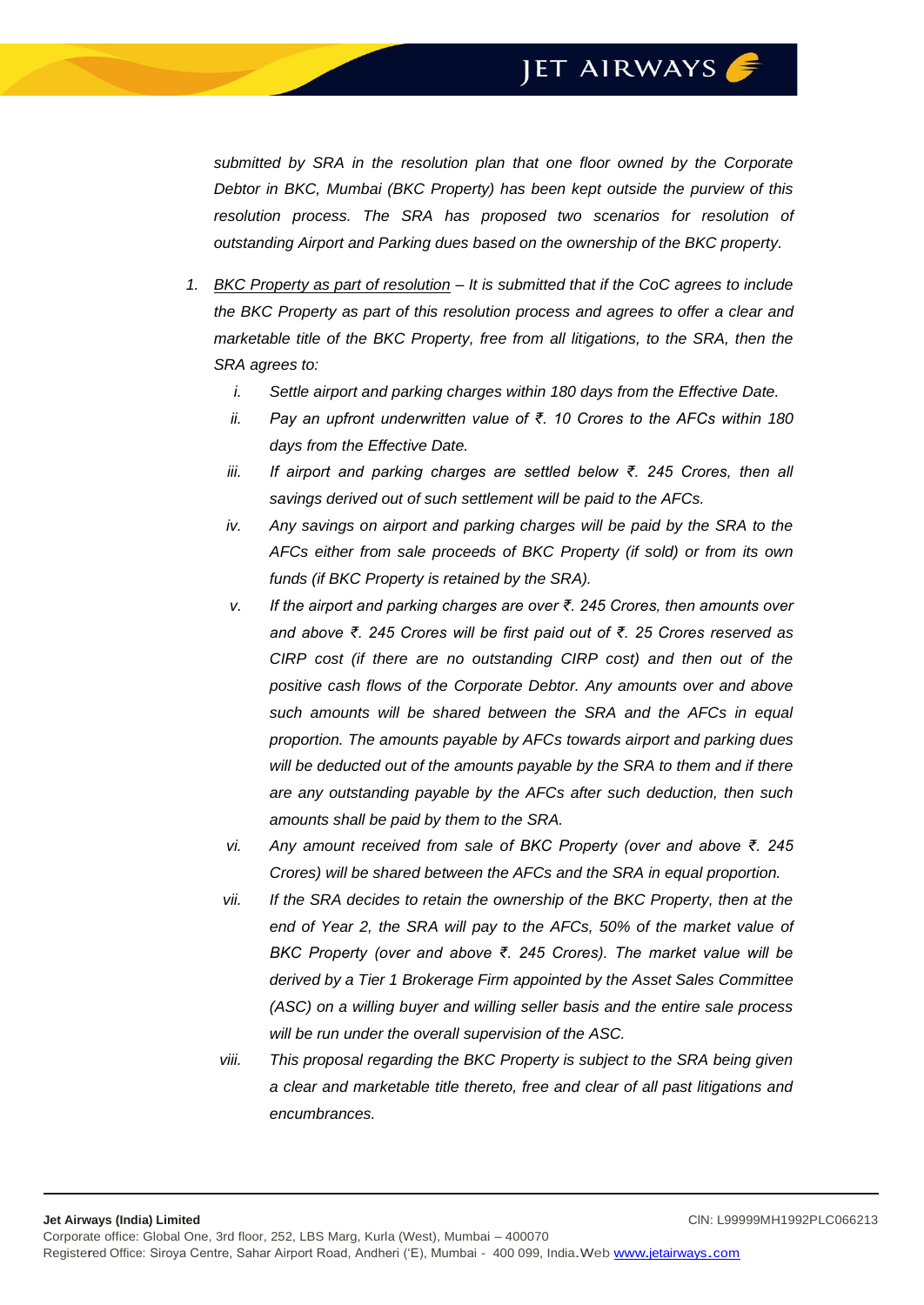- *ix. All payments to the AFCs (over and above ₹. 245 Crores) will be made after deducting the following amounts:*
	- *all costs associated in facilitating such sale including valuation and brokerage,*
	- *stamp duty,*
	- *statutory charges, and*
	- *all applicable taxes.*
- *2. BKC Property not part of resolution – It is stated that if the CoC decides to retain the BKC Property as a non-core asset and not offer it as part of this resolution process as proposed above, then the SRA will not pay the upfront sum of ₹. 10 Crores to the AFCs as envisaged in the above clause for BKC Property. Further, the airport dues and parking charges after the ICD (approx. ₹. 240 Crores as of 31.08.2020) will be paid by the SRA upfront in priority over any other payments to the creditors of the Corporate Debtor, subject to a maximum of ₹.475 Crores.*
- *3. It is further confirmed by the SRA that the proposal for resolution of outstanding airport and parking dues (approx. ₹. 240 Crores) which deals with the appropriation of the BKC Property is merely a proposal and not a condition to the implementation of this Resolution Plan.*

#### *E. RE-CONSTITUTION OF THE SHARE CAPITAL:*

*a. Cancellation of Shares:*

*It is stated that the equity shares held by the Promoters, Etihad and Financial Institution equivalent to 8,51,98,037 shares of ₹. 10 each collectively representing 75% shareholding in the Corporate Debtor, and all of the preference shares held by the*  Promoters and Etihad in the Corporate Debtor, shall stand fully extinguished as a part of *this Resolution Plan within 170 days from the Effective Date (Cancellation of Shares). After the cancellation, the following would be the shareholding pattern of the Corporate Debtor before reconstitution:*

| <b>Proposed</b>  | <b>No. of Shares</b> | <b>Share</b> | <b>Capital</b> | <b>Shareholding</b> | Face       |
|------------------|----------------------|--------------|----------------|---------------------|------------|
|                  |                      | (In          | ₹.)            | %                   | Value      |
|                  |                      |              |                |                     | $(ln \xi)$ |
|                  |                      |              |                |                     |            |
| <b>Promoters</b> | -                    |              |                |                     |            |
| <b>Etihad</b>    | ۰                    |              |                |                     |            |
| <b>Financial</b> | -                    |              |                |                     |            |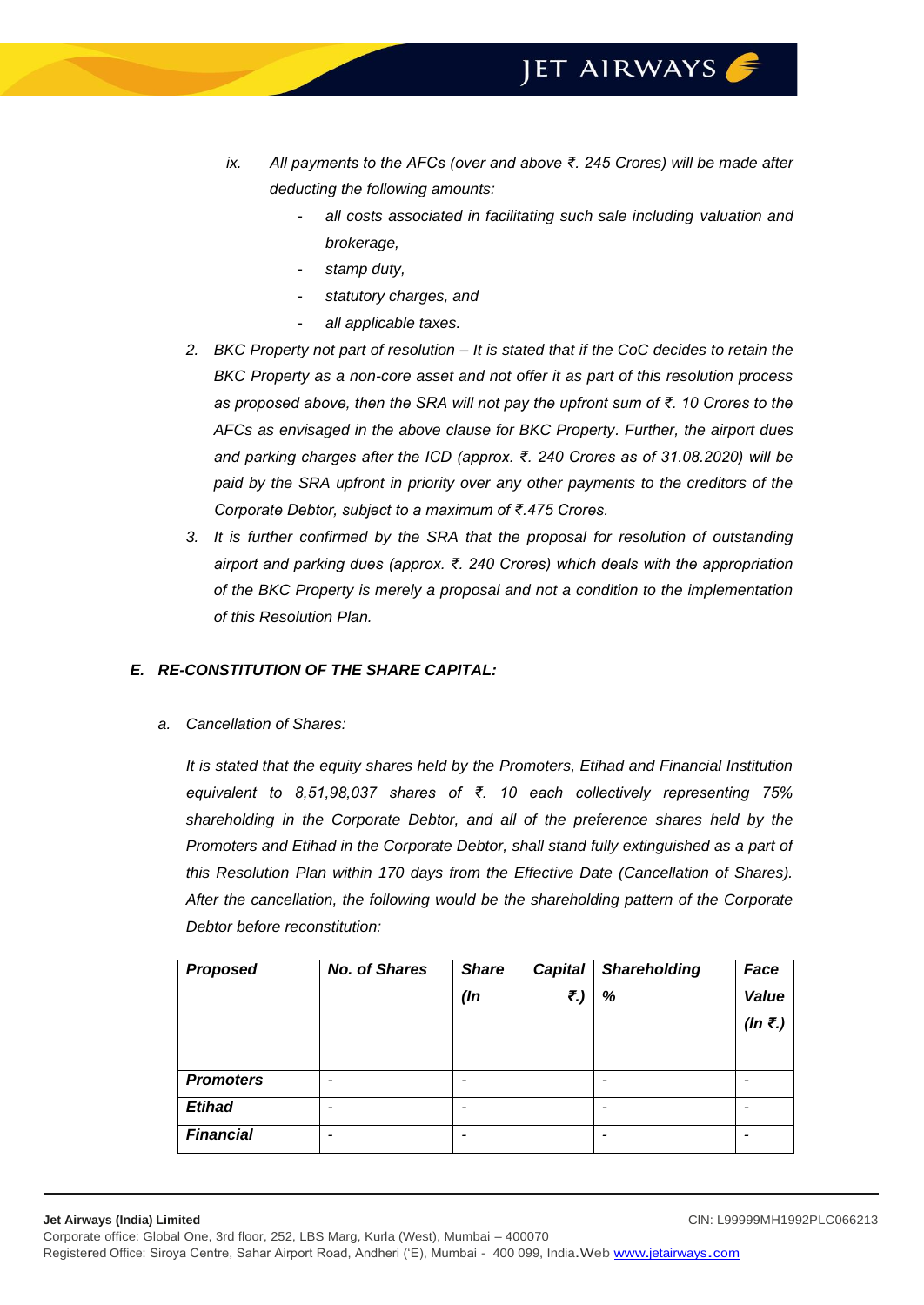| <i><b>Institution</b></i> |             |              |      |       |
|---------------------------|-------------|--------------|------|-------|
| <b>Public</b>             | 2,83,99,346 | 28.39.93.460 | 100% | 10.00 |
| <b>Shareholders</b>       |             |              |      |       |
| Total                     | 2,83,99,346 | 28,39,93,460 | 100% |       |

*b. Reduction in Share Capital:*

*The share capital of the Corporate Debtor shall be reconstituted in such manner that the share capital of the existing Public Shareholders of the Corporate Debtor equivalent to ₹. 28,39,93,460/- divided into 2,83,99,346 equity shares shall stand reduced from face value of ₹. 10/- each to face value of ₹. 1/- each (Reduction in Share Capital). After this reduction, the shareholding pattern of the Corporate Debtor will be:*

| <b>Proposed</b>     | <b>No. of Shares</b> | <b>Share Capital</b> | <b>Shareholding</b> | Face       |
|---------------------|----------------------|----------------------|---------------------|------------|
|                     |                      | ₹.)<br>$($ In        | %                   | Value      |
|                     |                      |                      |                     | $(ln \xi)$ |
|                     |                      |                      |                     |            |
| <b>Promoters</b>    | ۰                    |                      | -                   |            |
| <b>Etihad</b>       | ۰                    | -                    | ۰                   | -          |
| <b>Financial</b>    |                      |                      | ۰                   |            |
| <b>Institution</b>  |                      |                      |                     |            |
| <b>Public</b>       | 2,83,99,346          | 2,83,99,346          | 100%                | 1.00       |
| <b>Shareholders</b> |                      |                      |                     |            |
| <b>Total</b>        | 2,83,99,346          | 2,83,99,346          | 100%                |            |

*c. Consolidation of Share Capital:*

*Immediately upon the Reduction in Share Capital, the shares shall be consolidated into equity shares with face value of ₹. 10/- each (Consolidation of Share Capital). Any fractional entitlements of equity shares resulting from such consolidation shall be rounded off to the nearest whole integer. An indicative table, assuming no rounding up is required on account of fractional entitlement, is set out below:*

| <b>Proposed</b>  | <b>No. of Shares</b> |        | <b>Share Capital</b> | <b>Shareholding</b> | Face         |
|------------------|----------------------|--------|----------------------|---------------------|--------------|
|                  |                      | $($ In | ₹.)                  | %                   | <b>Value</b> |
|                  |                      |        |                      |                     | $(ln \xi)$   |
|                  |                      |        |                      |                     |              |
|                  |                      |        |                      |                     |              |
| <b>Promoters</b> | -                    |        |                      | -                   | -            |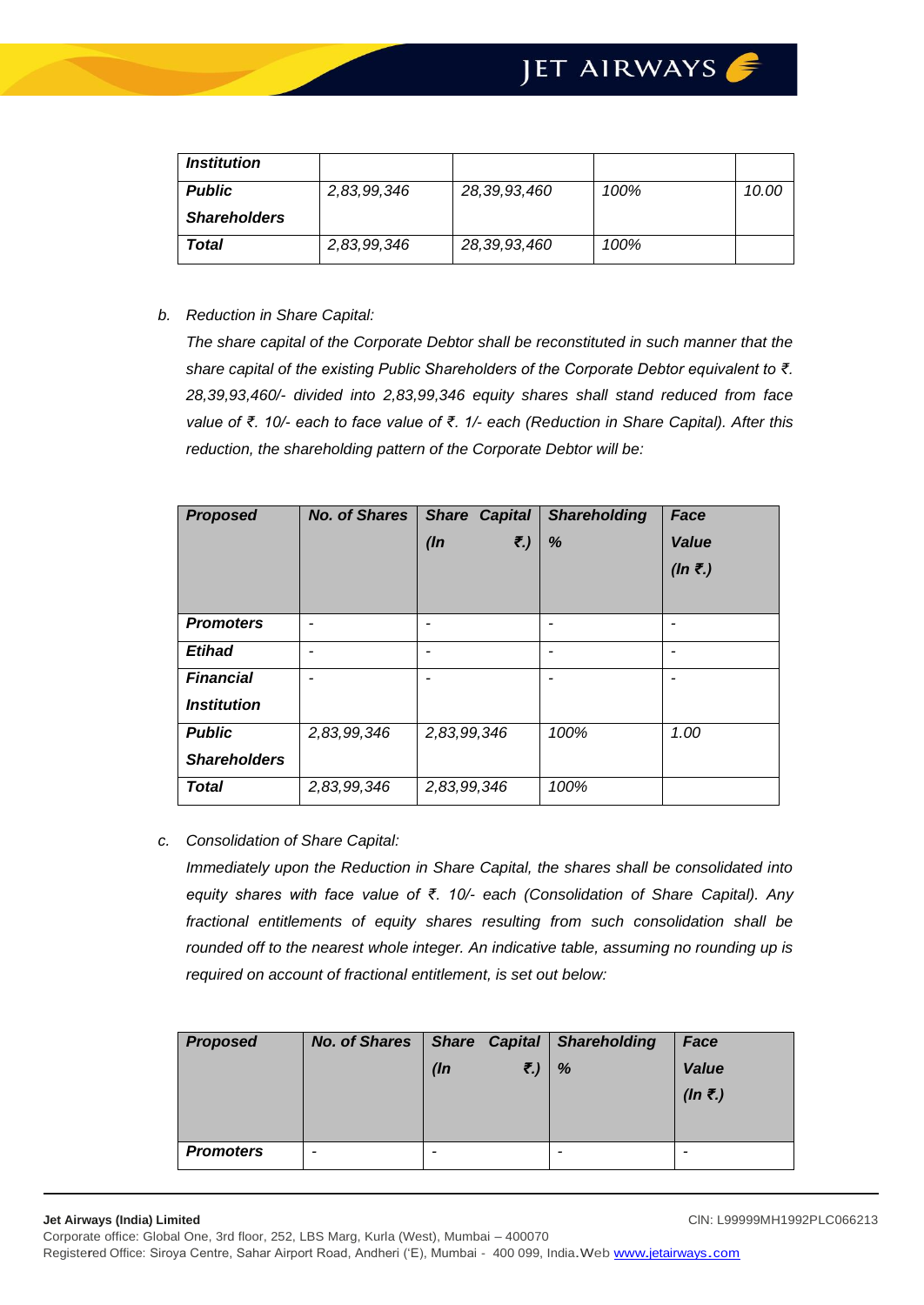| <b>Etihad</b>       | ۰         |             |      |       |
|---------------------|-----------|-------------|------|-------|
| <b>Financial</b>    |           |             |      |       |
| <b>Institution</b>  |           |             |      |       |
| <b>Public</b>       | 28,39,935 | 2,83,99,346 | 100% | 10.00 |
| <b>Shareholders</b> |           |             |      |       |
| <b>Total</b>        | 28,39,935 | 2,83,99,346 | 100% |       |

#### *d. Investment in the Corporate Debtor:*

*It is proposed that the SRA will invest a maximum sum of ₹. 600 Crores in the equity of the Corporate Debtor. An indicative table below, sets up the proposed shareholding pattern for the SRA and the Financial Creditors, assuming no exit from the Public Shareholders:*

| Nature of       | <b>Shareh</b> | No. of Shares | <b>Share</b><br>Capital | Face             | Premi          | Sharehol |
|-----------------|---------------|---------------|-------------------------|------------------|----------------|----------|
| <i>Issuance</i> | olders        |               | Premium<br>Incl.        | Valu             | $\mathsf{u}$ m | ding     |
|                 |               |               |                         | $\boldsymbol{e}$ |                | (%)      |
|                 |               |               |                         |                  |                |          |
| Fresh           | <b>RA</b>     | 12,00,00,000  | 600,00,00,000           | 10               | 40             | 89.79    |
| <i>Issuance</i> |               |               |                         |                  |                |          |
| Conversio       | Assenti       | 1,26,96,644   | 63,48,32,188            | 10               | 40             | 9.50     |
| n of Debt       | ng FCs        |               |                         |                  |                |          |
| Conversio       | Workm         | 6,68,244      | 3, 34, 12, 220          | 10               | 40             | 0.50     |
| n of Dues       | ଝ<br>en       |               |                         |                  |                |          |
|                 | Employ        |               |                         |                  |                |          |
|                 | ees           |               |                         |                  |                |          |
| Existing        | Public        | 2,83,993      | 28,39,935               | 10               |                | 0.21     |
| <b>Shares</b>   | Shareh        |               |                         |                  |                |          |
|                 | olders        |               |                         |                  |                |          |
| Total           |               | 13,36,48,882  | 667, 10, 84, 343        |                  |                | 100.00   |

*e. It was clarified by the SRA that the above steps are sequential in nature and shows the steps for capital restructuring that shall be undertaken. It was further clarified that, as evident from the tables provided in para 'E(c) & E(d)' above, the restructuring also contemplates a further consolidation of public shareholding from 28,39,935 shares to*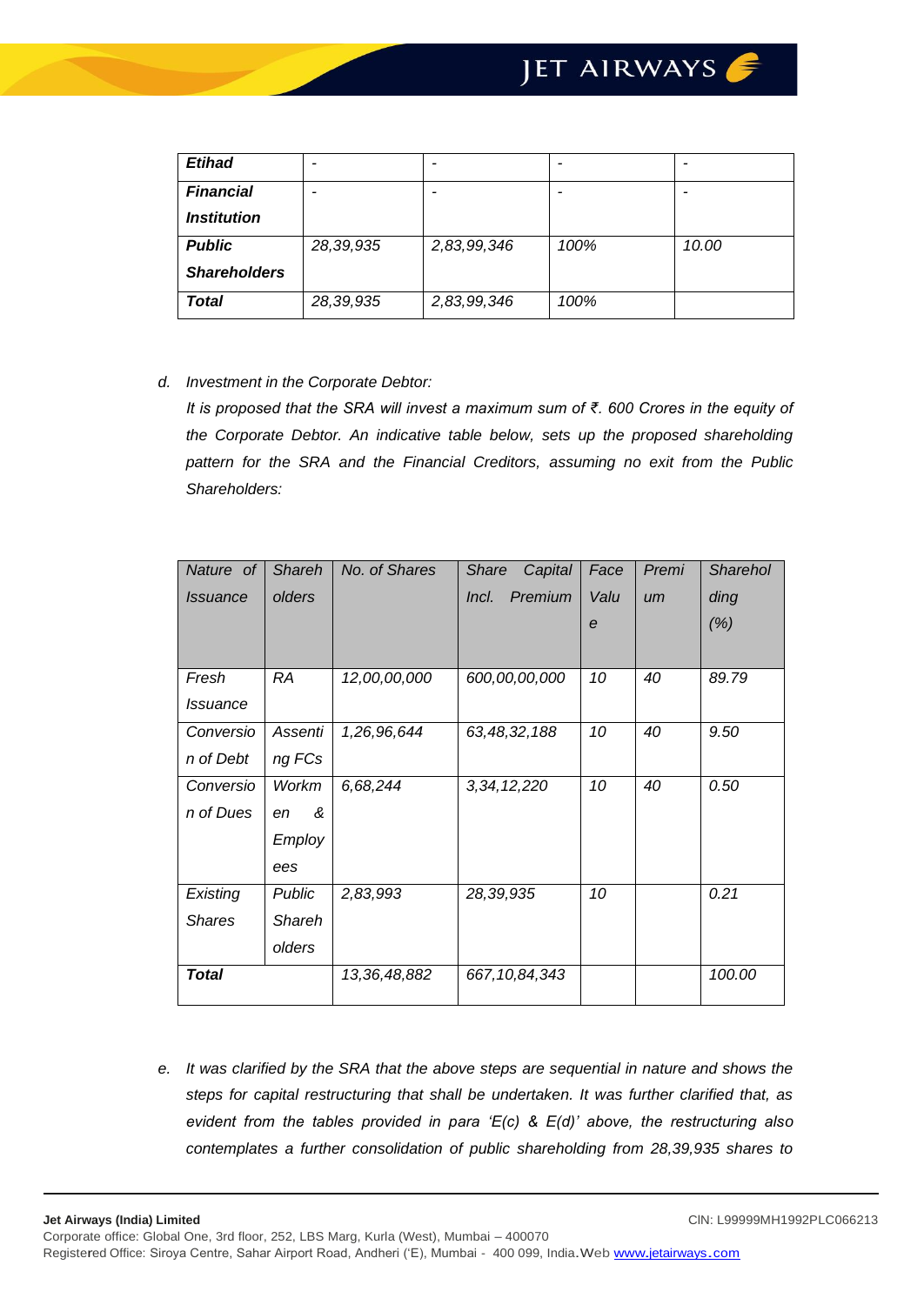*2,83,993 shares and consequent restructuring of capital. This reflects the SRA's proposal for public shareholders that for every 100 shares held by the public shareholders, they will be entitled to 1 (one) share in Jet 2.0.*

- *f. Further submitted that, the equity shares issued by the Corporate Debtor shall be subject to lock-in of 1 (one) year (except public shareholders, shares allotted to workmen and employees and shares allotted to the AFCs) from the date of such issuance or for such additional period as may be required under applicable laws.*
- *g. Further stated that, the SRA shall ensure that the public shareholding in the Corporate Debtor is restored to at least of 10% within a maximum period of 18 months and subsequently to 25% within a maximum period of 3 years, in each case from the date of*  first tranche issuance of equity shares to the SRA. The SRA proposes to restore the *public shareholding in the Corporate Debtor through issuance of fresh shares of the Corporate Debtor to the public, at market price, by way of a FPO, which process shall be carried out in compliance with applicable laws.*

#### *F. TIMELINES AND IMPLEMENTATION SCHEDULE OF THE RESOLUTION PLAN:*

*The SRA shall take the following steps in the order of sequence as an integral part of the Resolution Plan. The procedure, timelines and the sequence of steps listed below are only indicative and they may be re-arranged / changed as may be required or directed based on discussions with the necessary Governmental Authorities / stock exchange (on account of past non-compliances of the Corporate Debtor or otherwise) or for the purposes of advancing any payments to the stakeholders, and at all times in compliance with Applicable Laws:*

| <b>Step</b> | <b>Activity</b>                                                         | Days             |
|-------------|-------------------------------------------------------------------------|------------------|
| 1.          | Receipt of approval from the Competition Commission of India under      | Before           |
|             | the provisions of the Competition Act, 2002 read with the provisions of | approval of      |
|             | the $IBC$ .                                                             | Resolution       |
|             |                                                                         | Plan<br>bv       |
|             |                                                                         | CoC              |
|             |                                                                         |                  |
| 2.          | Declaration of the Successful Resolution Applicant and Receipt of Lol   | $\boldsymbol{X}$ |
|             | from the CoC                                                            |                  |
| 3.          | Unconditional acceptance of the Lol                                     | $X+3$            |
|             |                                                                         |                  |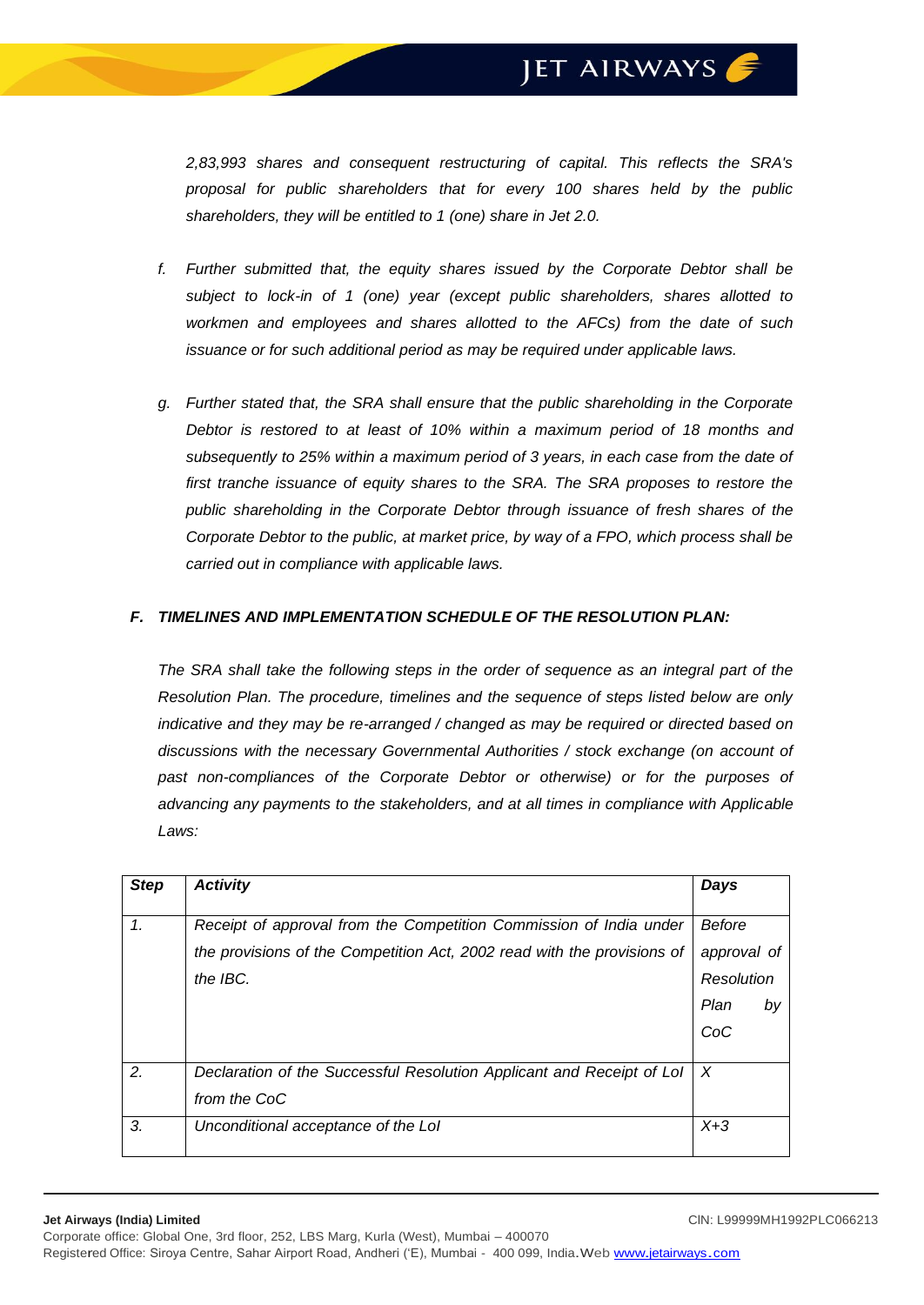| 4.  | Issuance of Performance Security Bank Guarantee<br>$X+7$                                                                                                                                                 |                                      |
|-----|----------------------------------------------------------------------------------------------------------------------------------------------------------------------------------------------------------|--------------------------------------|
| 5.  | Finalization of the members of the Monitoring Committee                                                                                                                                                  | Between X<br>and<br>Approval<br>Date |
| 6.  | <b>Approval Date</b>                                                                                                                                                                                     | Y                                    |
| 7.  | Monitoring Committee to take control as per Clause 7.8.2                                                                                                                                                 | Y                                    |
| 8.  | Fulfillment of Conditions Precedent as per Clause 7.6.1<br>After Y                                                                                                                                       |                                      |
| 9.  | Filings of the certified copy of the Order of Approval received from<br>Adjudicating Authority sanctioning the Resolution Plan with the relevant<br>Government Authorities/ Stock Exchange/ Departments. | $Y+10$                               |
| 10. | Effective Date*                                                                                                                                                                                          | Z                                    |
| 11. | Infusion of ₹. 350 Crores in the Corporate Debtor                                                                                                                                                        | $Z + 150$                            |
| 12. | Setting up the Contingency Fund                                                                                                                                                                          | $Z + 170$                            |
| 13. | Cancellation of Shares (excluding Public Shares)                                                                                                                                                         | $Z + 170$                            |
| 14. | Reconstitution of Share Capital as per Clause 7.4.2                                                                                                                                                      | $Z + 170$                            |
| 15. | Steps towards issuance of equity shares as per Clause 7.4.3                                                                                                                                              | $Z + 170$                            |
| 16. | Payment of CIRP Costs as per Clause 6.4.1.                                                                                                                                                               | $Z + 170$                            |
| 17. | Payment to the Operational Creditors (Workmen and Employees,<br>including Authorized Representatives of Workmen and Employees)                                                                           | $Z + 175$                            |
| 18. | Payment to all the Operational Creditor (other than Workmen and<br>Employees)                                                                                                                            | $Z + 175$                            |
| 19. | Payment to Other Creditors and Stakeholders                                                                                                                                                              | $Z+175$                              |
| 20. | <b>Payment to Dissenting Financing Creditors</b>                                                                                                                                                         | $Z + 176$                            |
| 21. | 1st Tranche payment to Financial Creditors<br>$Z + 180$                                                                                                                                                  |                                      |
| 22. | Monitoring Committee to be released and Reconstituted Board of<br>Directors to take over the management of the Corporate Debtor.                                                                         | $Z + 180$                            |
| 23. | <b>Closing Date</b>                                                                                                                                                                                      | $Z + 180$                            |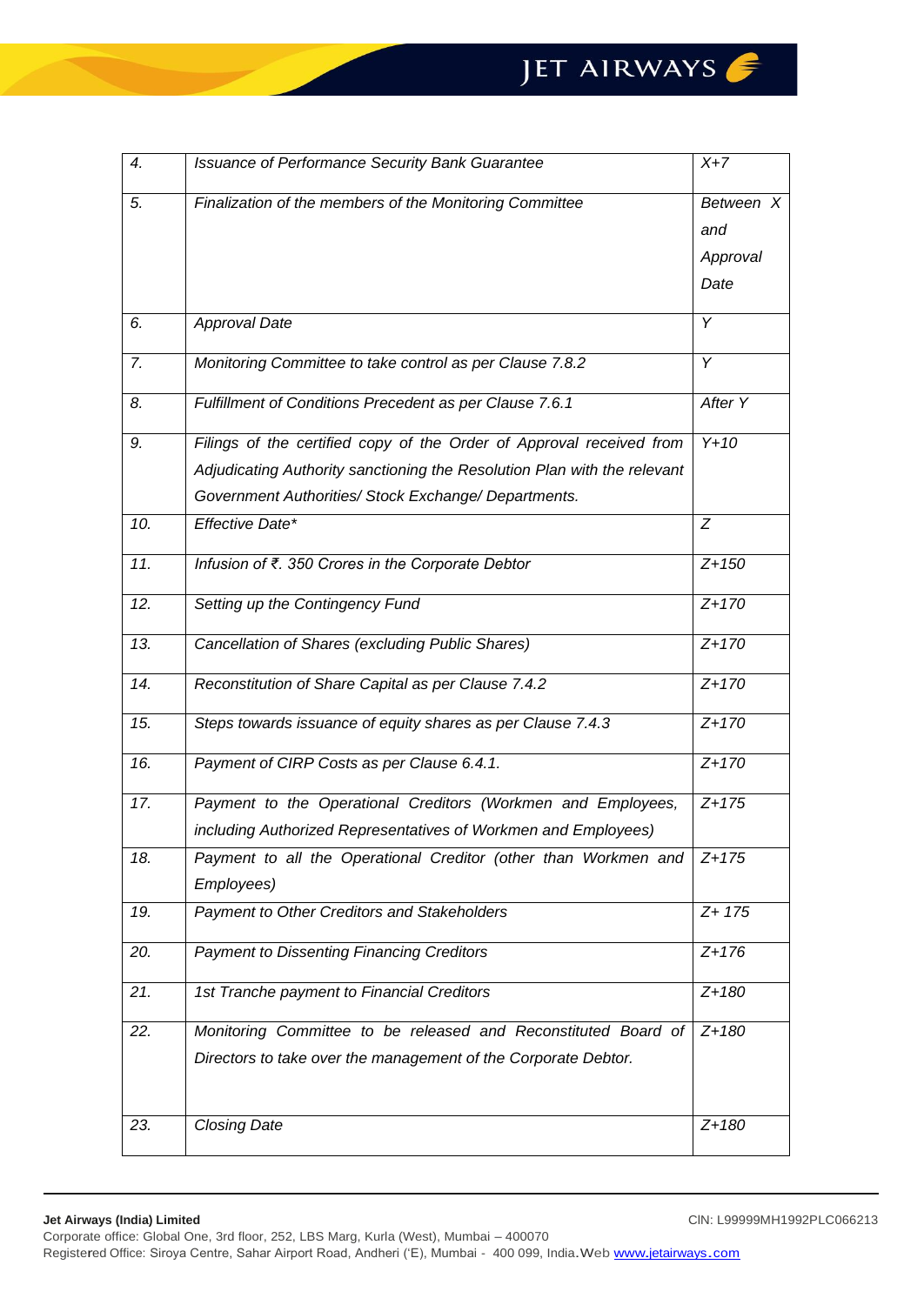| 24. | Redemption of Series B, Series C; and Series D ZCBs                   | $Z + 365$      |
|-----|-----------------------------------------------------------------------|----------------|
| 25. | <b>Necessary Statutory approvals</b>                                  | $Y + 365$      |
|     |                                                                       | (in            |
|     |                                                                       | accordance     |
|     |                                                                       | Sec<br>with    |
|     |                                                                       | $31(4)$ of the |
|     |                                                                       | Code)          |
|     |                                                                       |                |
| 26. | Redemption of Series A ZCB                                            | $Z + 730$      |
| 27. | Release of charge (if any) over assets of the Corporate Debtor (which | $Z + 730$      |
|     | have not been previously released or which were charged for securing  |                |
|     | the amounts payable under the Resolution Plan).                       |                |
| 28. | Redemption of NCDs and release of any charge (if any)                 | $Z+5$ Years    |

*\*Effective Date: The date of fulfilment of all the Conditions Precedent as stated in Clause 7.6.1 of the plan shall be the effective date for the purposes of this Resolution Plan."*

#### *III. Specifically with regard to future credit for tickets, the Order states as follows:*

*"34. The SRA has proposed to provide future credits to the passengers for flying within a window period of 30 days to be registered within 180 days of the effective date. In our considered opinion the window period of 30 days appears to be quite negligible in the present circumstances and the pandemic. People the world over are jittery of travelling, more so by Air. Under such a situation most of the prospective passengers may not avail the sop within the period of 30 days. That would also be prejudicial to their interest. Besides considering the various conditions precedent there is possibility that the SRA would not be in a position to commence flight operations within 30 days of the 180th day of the effective date. The same was also discussed during the hearing and the SRA as well as the Applicant had agreed to extend the window to one year from the stipulated 30 days. Similar concessions would also apply to the employees /*  workmen who would be given future credits for one year in place of 30 days in flying with the *Corporate Debtor."*

The Hon'ble NCLT has passed the following order in this regard: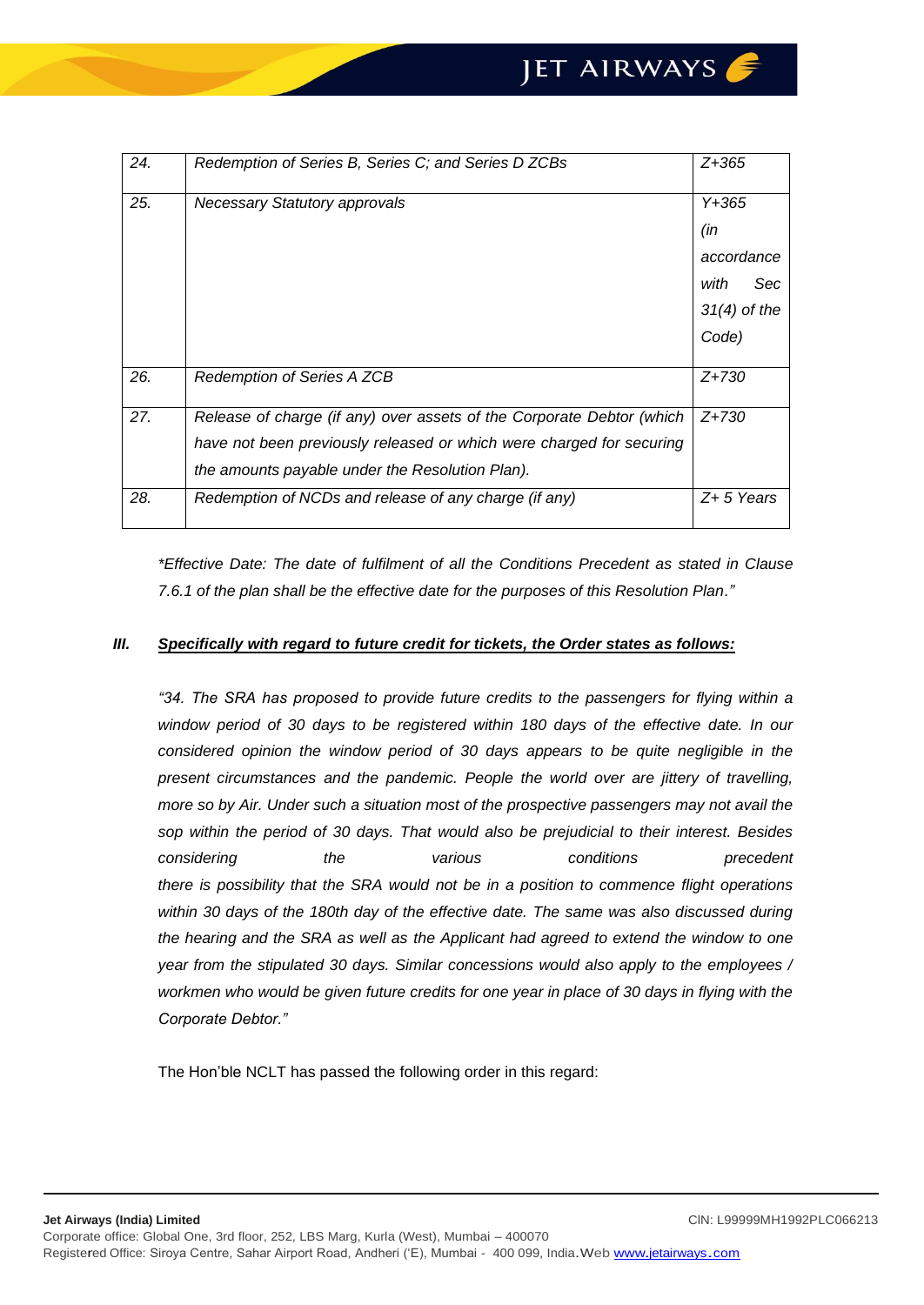*"The window period of future credit to passengers and employees & workmen shall be one year from the Effective Date. The beneficiaries shall however, get themselves registered within 180 days from the effective date to avail the facility."*

### *IV. Specifically with regard to the dues of the employees and workmen during the CIRP period, the Order states as follows:*

*"35. The Resolution Plan doesn't take into account the dues of the employees and workmen during the CIRP period in view of the fact that except for 50 employees retained as 'Asset Preservation Team' of the Corporate Debtor none of the other employees or workmen were under the employment of the Corporate Debtor nor did they work for the Corporate Debtor during that period. Decision in that regard appears to be reasonable based on the principle of 'no work no pay'."*

The Hon'ble NCLT has passed the following order in this regard:

*"The demerger of employees / workmen to AGSL and protection of their salaries and emoluments including terminal benefits shall abide by the commitment made by the SRA at clause 6.4.2 pt. (i) (pdf pg. 235 to 237) of the Resolution Plan."*

### *V. Specifically with regard to the claims of Sahara group companies, the Order states as follows:*

*"The claim of two Sahara group companies has been dealt with and rejected in IA No. 2271 of 2020. The rights and liabilities of the parties in respect of the claim shall abide by the orders passed in the proceedings resulting from Execution Application No. 161 of 2009 initiated by Sahara."*

### *VI. Specifically with regard to the date of effectiveness of the Resolution Plan, the Order states as follows:*

*"33. During the hearing, the uncertainty of the time frame for implementation of the Resolution Plan was discussed. It is stated by the SRA in clause no. 7.6.2 (pdf 276) of the Resolution Plan that the effective date would mean the date of the fulfillment of all the conditions precedent as stated in clause 7.6.1 thereof. The SRA, at clause no. 7.6.4, has gone on to add that the consortium would make all endeavor to ensure all the compliances are done for the fulfillment of the conditions precedent within a period of 90 days. In the unlikely event that the conditions precedent are not complied within this period, SRA would*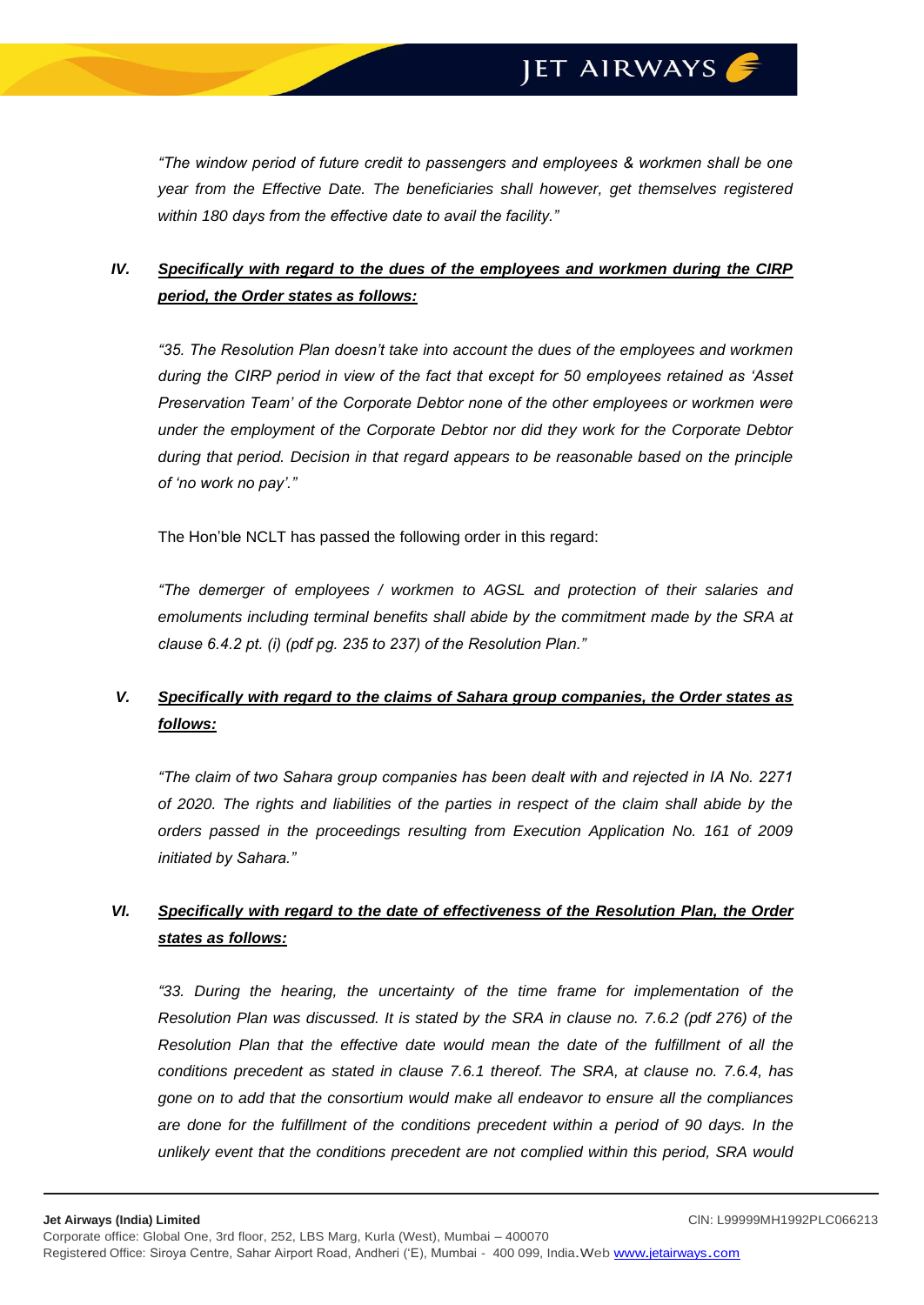*require a maximum of 180 days more to fulfil the conditions. Failing which the Resolution Plan would stand automatically withdrawn without any further act, deed or thing. In view of such uncertainty in the 'effectivedate' the Bench suggested that let the effective date be the 90th day from the Approval Date (clause 3.1 at pdf page 201). The SRA as well as the Applicant (RP of the Corporate Debtor) had agreed to the suggestion. This in our opinion is not in the nature of a substitution or addition to the decision, commercial or otherwise, of the CoC. The suggestion is made only to give finality and certainty to the effective date, which the SRA has otherwise committed in the Resolution Plan to endeavor to do. It could accordingly be ordered so. Failing which the SRA / Corporate Debtor would be at liberty to approach this Authority for appropriate orders with regard to extension of the timeline, as would be deemed proper. That would help prevent the SRA from the frustration of 'automatic withdrawal' referred to in clause 7.6.4 of the Resolution Plan."*

The Hon'ble NCLT has passed the following order in this regard:

"*The Effective Date would mean the 90th day from the Approval Date. In case the SRA / Corporate Debtor fails to secure fulfilment of all the conditions precedent as stated in clause 7.6.1 of the Resolution plan, it would be at liberty to approach this Authority for appropriate orders with respect to the extension of timeline.*"

#### *VII. Additional Matters:*

|       | Specific features and details |                                                                               |
|-------|-------------------------------|-------------------------------------------------------------------------------|
|       | of the resolution plan as     |                                                                               |
|       | by<br>approved<br>the         |                                                                               |
|       | Adjudicating Authority under  |                                                                               |
|       | Insolvency<br>the<br>and      |                                                                               |
|       | Bankruptcy Code, 2016 not     |                                                                               |
|       | involving commercial          |                                                                               |
|       | secrets, including details    |                                                                               |
|       | such as:                      |                                                                               |
| (i)   | Pre and Post net-worth of     | Please see Part II - $(5)$ (E) (Re-constitution of the share                  |
|       | the Company;                  | capital) of Annex 1 above.                                                    |
| (ii)  | Details of assets of the      | Please see Part II - (5) (A) (Financial Proposal                              |
|       | Company post CIRP             | Summary) and Part II $-$ (5) (D) (Proposal for each of the                    |
|       |                               | stakeholders in the Resolution Plan) of Annex 1 above.                        |
| (iii) | οf<br>Details<br>securities   | Please see Part II<br>(5) (A) (Financial Proposal<br>$\overline{\phantom{a}}$ |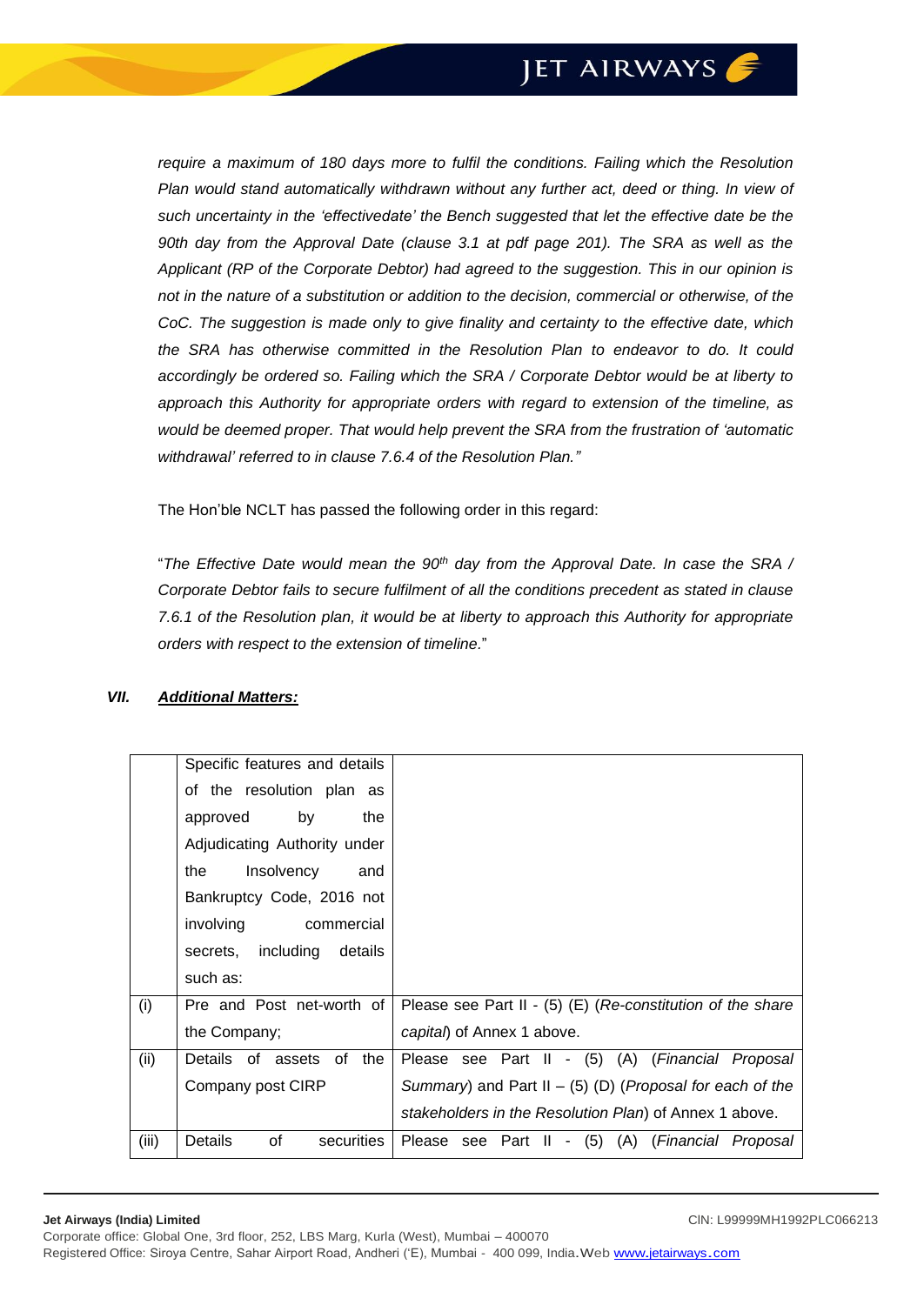|                   | continuing to be imposed on      | Summary) and Part II $-$ (5) (D) (Proposal for each of the   |
|-------------------|----------------------------------|--------------------------------------------------------------|
|                   | the Companies' assets            | stakeholders in the Resolution Plan) of Annex 1 above.       |
| (iv)              | liabilities<br>Other<br>material | Please see Part II - (5) (The salient features of the        |
|                   | imposed on the Company           | Resolution Plan) of Annex 1 above.                           |
| (v)               | Detailed<br>pre<br>and<br>post   | Please see Part II - $(5)$ (E) (Re-constitution of the share |
|                   | shareholding<br>pattern          | capital) of Annex 1 above.                                   |
|                   | assuming 100% conversion         |                                                              |
|                   | of convertible securities        |                                                              |
| (vi)              | Details of funds infused in      | Please see Part II - (5) (B) (Summary of infusion of funds   |
|                   | the Company, creditors paid-     | and utilization) of Annex 1 above.                           |
|                   | off;                             |                                                              |
| (vii)             | Additional liability on the      | Please see Part II - (5) (B) (Summary of infusion of funds   |
|                   | incoming investors due to        | and utilization) and Part II - $(5)$ (C) (Maximum Liability  |
|                   | the transaction, source of       | Clause) of Annex 1 above.                                    |
|                   | such funding etc;                |                                                              |
| (viii)            | Impact on the investor -         | The revised P/E, RONW ratios shall be calculated post        |
|                   | revised P/E, RONW ratios         | implementation of the Resolution Plan in accordance          |
|                   | $etc.$ ;                         | with Part II - (5) (F) (Timelines and Implementation         |
|                   |                                  | Schedule of the Resolution Plan) of Annex 1 above.           |
| (ix)              | Names<br>of<br>the<br>new        | Please see Part I - (4) (The profile of the Successful       |
|                   | promoters, key managerial        | Resolution Applicant) of Annex 1 above.                      |
|                   | persons(s), if any and their     |                                                              |
|                   | past experience<br>the<br>in     |                                                              |
|                   | business or employment. In       |                                                              |
|                   | case where promoters are         |                                                              |
|                   | companies, history of such       |                                                              |
|                   | company<br>and<br>names<br>οf    |                                                              |
|                   | natural persons in control;      |                                                              |
| (x)               | Brief description of business    | Please see Part II - $(5)$ (The salient features of the      |
|                   | strategy                         | Resolution Plan) of Annex 1 above.                           |
|                   |                                  |                                                              |
| (x <sub>i</sub> ) | material<br>Any<br>other         | Please see Part II - $(5)$ (The salient features of the      |
|                   | information<br>involving<br>not  | Resolution Plan) of the Order above.                         |
|                   | commercial secrets.              |                                                              |
|                   |                                  | Kindly also refer to paragraphs 13 to 32 of the Order        |
|                   |                                  | relating to allocation of slots (link: here)                 |
|                   |                                  |                                                              |